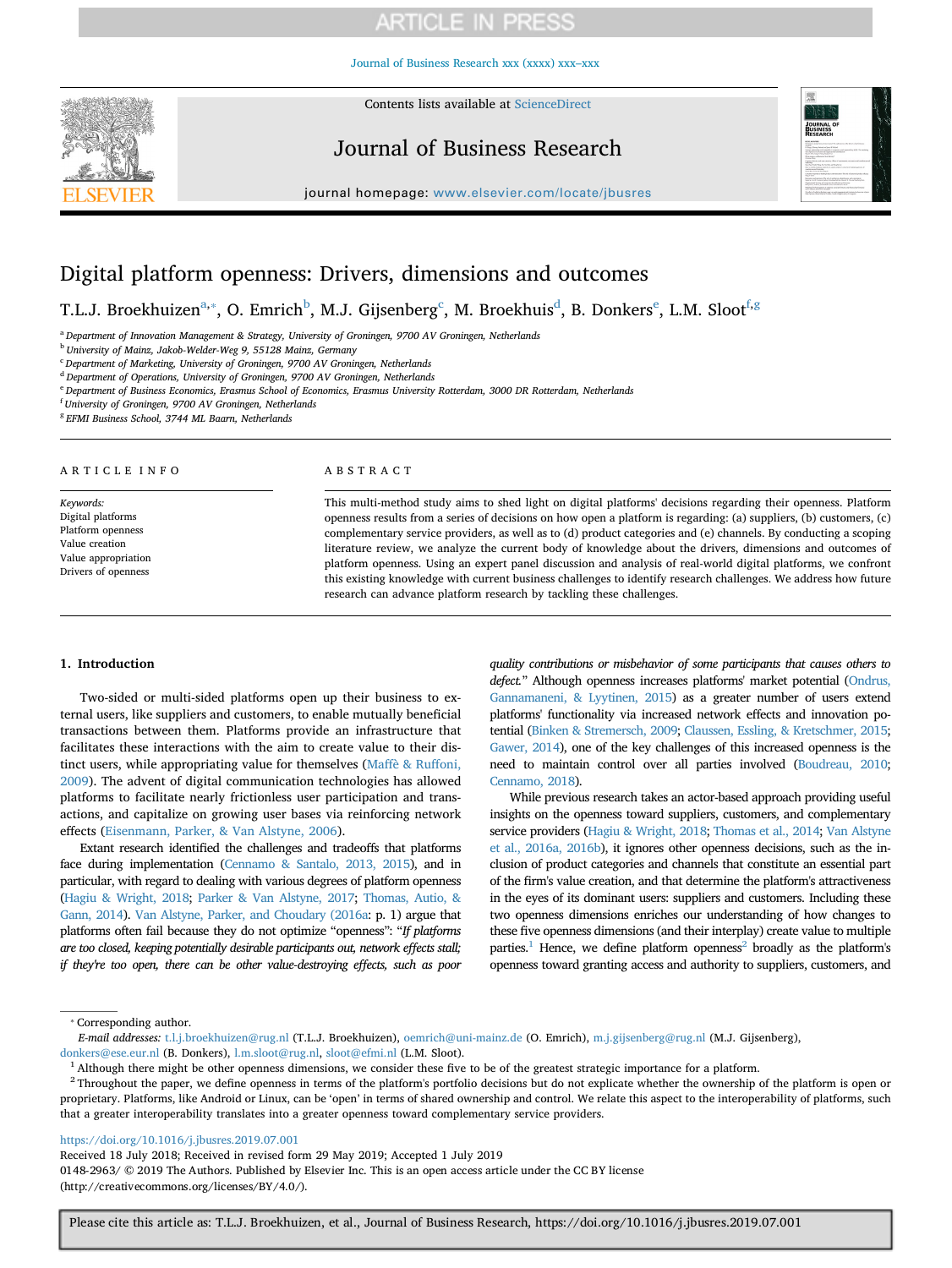complementary service providers, and toward the inclusion of categories and channels.

Openness is important to platform success as it determines how well platforms can leverage their external users' resources to match their internal capabilities [\(Thomas et al., 2014\)](#page-12-1). Assessing how to optimize openness is, however, a challenging task due to user tradeoffs, interdependencies, and dynamic effects that make it more difficult to predict and manage the evolution of a platform ([Gawer & Cusumano, 2008](#page-11-9); [Thomas et al., 2014\)](#page-12-1).

We still know little about what drives openness, and the mechanisms through which openness impacts value creation and appropriation. The first aim of this paper is to identify the dimensions of platform openness, and place the concept in a larger nomological network. The second aim is to identify managerially relevant research challenges that help to guide future research to address the issues managers face regarding openness. To attain these goals, we link the theoretical findings (based on a scoping literature review) to the practical business challenges (based on a panel discussion with industry experts, and an analysis of existing real-world platforms). Our study offers three distinct contributions. First, we treat platform openness in a more comprehensive and integrative way by including product categories and channels as important nonactor-based openness dimensions, and depict platforms as shaping their own openness signature configured out of five openness dimensions. This approach helps to consider openness in the light of important business model decisions regarding the inclusion of channels and products.

Second, we embed the concept of platform signature in a larger research framework by identifying its drivers and outcomes based on a scoping literature review. This framework enables scholars and practitioners to assess what may drive platform openness, as well as predict the mechanisms of how a change in a platform's openness may create or destroy value for its users.

Third, by identifying the business challenges related to managing platform openness, we contribute to a better understanding of its complexity in practice. By eliciting the origins of its complexity (interdependencies, dynamic nature), we determine what scholarly knowledge is needed to help managers to make more informed decisions. Based on these managerially relevant issues, we identify research challenges that help to advance platform research.

The paper is structured as follows: we conceptualize digital platform openness in [Section 2](#page-1-0), followed by a discussion of our methodology in [Section 3](#page-3-0). In [Section 4,](#page-5-0) we show the results from our scoping literature review to identify what we know about the drivers and outcomes of platform openness. In [Section 5,](#page-7-0) we confront the extant academic knowledge with practice to see what "real-world" challenges remain unresolved. In [Section 6](#page-9-0), we provide recommendations about how platform research can tackle prevalent research challenges. [Section 7](#page-10-0) concludes.

#### <span id="page-1-0"></span>**2. Conceptualizing digital platform openness**

#### *2.1. Digital platforms*

Platforms can be investigated at the organizational, product family, market intermediary, and platform ecosystem level ([Thomas et al.,](#page-12-1) [2014\)](#page-12-1). This study focuses on the market intermediary level in which platforms act as an intermediary between two or more market participants, and facilitate exchange activities through an intermediating technology like they do in online auctions, price comparison sites, search engines, credit cards, and online retail platforms.<sup>[3](#page-1-1)</sup> We focus on transaction-based platforms in which products are exchanged among a network of equivalently positioned economic actors<sup>4</sup> (cf. [Perren &](#page-12-4) [Kozinets, 2018\)](#page-12-4). Digital platforms provide a common set of design rules and a digital infrastructure to facilitate exchanges between multiple users, who might otherwise never have the opportunity to interact with each other ([Ondrus et al., 2015](#page-12-3)). The platform's fine design and structure of variable and fixed charges determine the willingness of its users to join a platform, as well as the net surpluses users gain from potential interactions ([Hagiu & Wright, 2018](#page-11-3)).

#### *2.2. Digital openness dimensions & signature*

Platform openness is defined as "the extent that [the platform] places fewer restrictions on participation, development, or use across its distinct roles, whether for developer or end user" [\(Eisenmann, Parker, &](#page-11-10) [Van Alstyne, 2009\)](#page-11-10). Previous research ([Boudreau, 2010;](#page-11-7) [Eisenmann](#page-11-10) [et al., 2009](#page-11-10)) defines actor openness according to two dimensions: *access* (i.e., who is allowed access to the platform?) and *authority* (i.e., how much is the actor allowed to do on the platform?).<sup>[5](#page-1-3)</sup> A platform is "open" to the extent that: (1) no restrictions are placed on participation in its development, commercialization or use (access); and (2) any restrictions (authority) are reasonable and non-discriminatory regarding entry requirements, requirements to conform with technical standards, or payment of licensing fees [\(Eisenmann et al., 2009](#page-11-10)). This definition helps to understand platform's openness to its external partnering users, but focuses purely on firm-external platform aspects of tapping into the requisite variety offered by external parties ([Thomas et al., 2014\)](#page-12-1). As such, it foregoes the firm-internal platform types and aspects such as how the platform selects, ranks and represents offerings, and provides access to products and information. As a consequence, it neglects the openness to two other, internal non-actor platform dimensions, namely product categories and channels offered. We argue that, apart from making decisions on *who* is allowed on the platform and *how* much authority is granted to these users, platforms also need to decide on *categories* (*"what"*) of assortments and brands and the *channels* (*"where"*) of communication and distribution ([Kumar, George, & Pancras, 2008](#page-11-11); [Neslin et al., 2014\)](#page-12-5). Categories and channels constitute an important part of the platform's business model [\(Osterwalder & Pigneur, 2010](#page-12-6)), and changes to the platform's openness toward product categories (what products are offered?) and channels (through which channels is the product communicated and delivered?) have important implications for how value is created for customers [\(Saghiri, Wilding, Mena, &](#page-12-7) [Bourlakis, 2017\)](#page-12-7). These internal non-actor platform dimensions consequently are essential separate dimensions that are complementary to the user-related platform dimensions in creating value for customers. The openness on all these dimensions (or attributes) is expected to define the digital *platform signature*; that is, the platform's image or fingerprint for openness as perceived by its users.

Hence, platforms need to define their openness for each of the following five openness dimensions: three actor-based (suppliers, customers, complementary services providers), and two nonactor-based (categories and channels) dimensions. For the former, openness is a two-dimensional construct comprising both access and authority, while for the latter it relates to access only (see [Table 1\)](#page-2-0).

<span id="page-1-1"></span><sup>&</sup>lt;sup>3</sup> [Thomas et al. \(2014\)](#page-12-1) distinguish the market intermediary form from organizational platforms (as organizational capabilities enabling superior performance), product family platforms (a product family leading to derivative products) and platform ecosystem (as industry architectures, like the Internet).

<sup>(</sup>*footnote continued)*

Though our focus is on market intermediary platforms, we do not exclude relevant papers discussing related platform forms.

<span id="page-1-2"></span><sup>&</sup>lt;sup>4</sup> Platforms' core product can include goods, services or information.

<span id="page-1-3"></span><sup>5</sup> Although the two dimensions constitute openness, note that these dimensions are distinct and not necessarily highly correlated. Platforms can be very open on access while being very restrictive in giving up control; at the same time, platforms can grant much authority to a select group of users. For platforms delivering products to customers, suppliers' authority goes beyond the mere activities *on* the platform itself but also includes the freedom to customize the delivery and pricing of these products.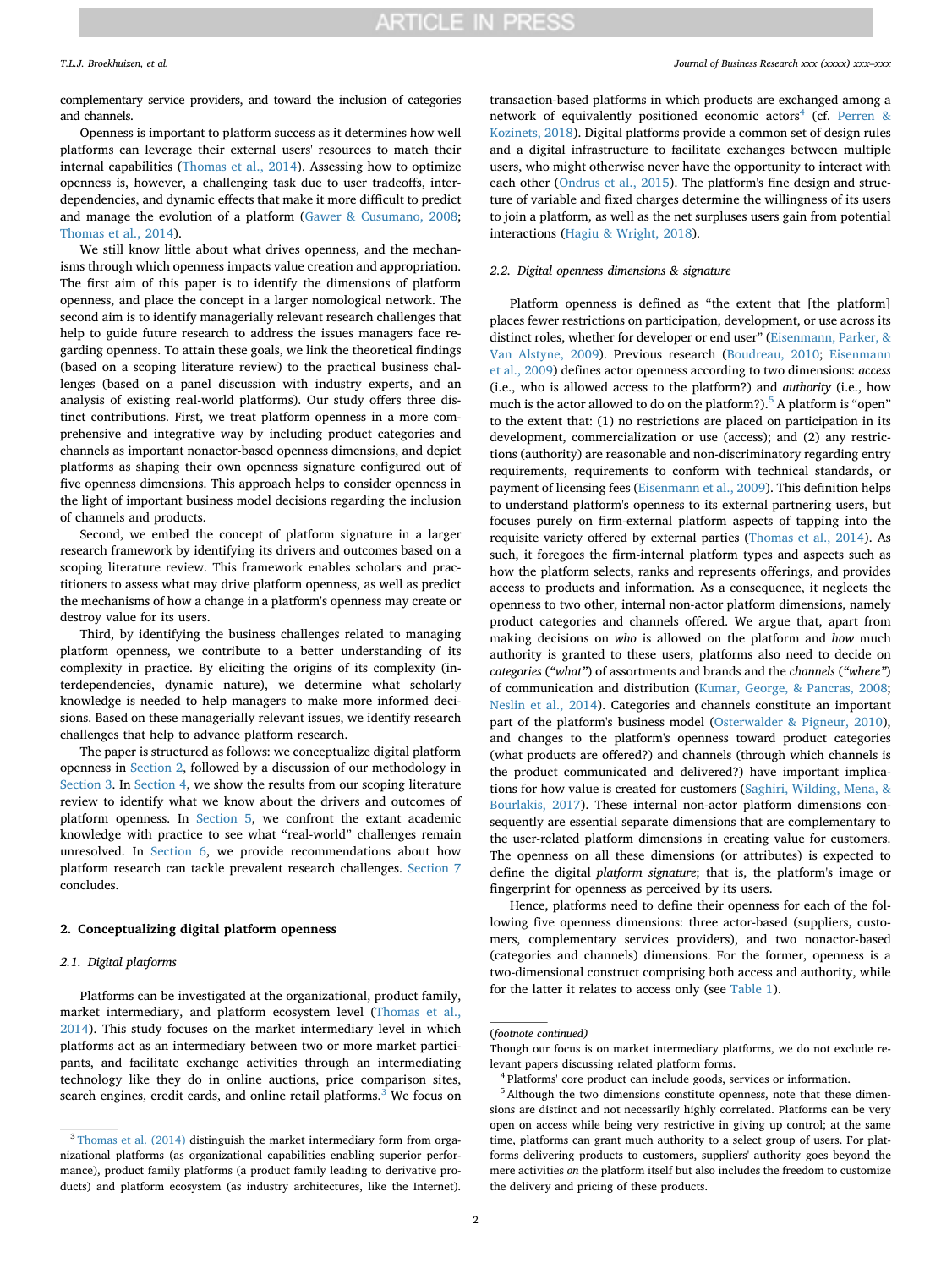<span id="page-2-0"></span>

| Platform openness dimensions.              |                                                                                                          |                                                                                                                                                                                   |                                  |                                                                                               |                                                                                                                              |
|--------------------------------------------|----------------------------------------------------------------------------------------------------------|-----------------------------------------------------------------------------------------------------------------------------------------------------------------------------------|----------------------------------|-----------------------------------------------------------------------------------------------|------------------------------------------------------------------------------------------------------------------------------|
| Openness dimension                         | Action                                                                                                   | Definition                                                                                                                                                                        | Subdimensions Literature stream  |                                                                                               | Representative publications guiding our<br>conceptualization                                                                 |
| Supplier openness                          | platform.                                                                                                | Suppliers sell products that are core to the Degree of access that suppliers have to a platform, and what<br>they are allowed to do on the platform.                              | Access                           | Platform sourcing                                                                             | Boudreau (2010); Eisenmann et al. (2009); Van<br>Alstyne et al. (2016a, 2016b)                                               |
| Customer openness                          | acquire or consume the service or product<br>Customers transact on the platform to<br>delivered.         | Degree of access that customers have to a platform, and what<br>they are allowed to do on the platform.                                                                           | Authority<br>Authority<br>Access | Market segmentation: niche<br>Customer co-creation<br>versus mass market<br>Platform sourcing | Masters and Thiel (2014); Cennamo and<br>Balka et al. (2014); Cui and Wu (2016)<br>Hagiu and Wright (2018)<br>Santalo (2015) |
| Complementary service<br>provider openness | Complementary service providers sell non-<br>core services to complement the platform's<br>core product. | Degree of access that complementary service providers have to a<br>platform, and what they are allowed to do on the platform.                                                     | Authority<br>Access              | Platform sourcing<br>Platform sourcing                                                        | Eisenmann (2008); Jacobides, Cennamo, and<br>Gawer (2018); Ondrus et al. (2015)<br>Hagiu and Wright (2018)                   |
| Category openness                          | Platforms determine composition of<br>product categories and items.                                      | Openness to a variety of product categories and items.                                                                                                                            | Access                           | Category management,<br>merchandise quality                                                   | Kumar et al. (2008); Oppewal and Koelemeijer<br>(2005); Sirohi et al. (1998)                                                 |
| Channel openness                           | Platforms determine range of distribution<br>and communication channels.                                 | Openness to interact with and access platform through a variety<br>of communication and distribution channels, and to seamlessly<br>between them and perform functions.<br>switch | Access                           | Omni-channel management                                                                       | Emrich et al. (2015); Kleinlercher, Emrich,<br>Herhausen, Verhoef, and Rudolph (2018);<br>Wang et al. (2015)                 |

**Table 1**

*T.L.J. Broekhuizen, et al. Journal of Business Research xxx (xxxx) xxx–xxx*

*Supplier openness* refers to the degree of access that suppliers, who are not part of the platform, have to the platform, and what they are allowed to do on the platform [\(Van Alstyne et al., 2016a, 2016b](#page-12-2)). In terms of access, platforms can become less open by not allowing each supplier to access the platform. In terms of authority, platforms can either use a restrictive controlling strategy, or alternatively give up some control and use an enabling strategy in which some decisions (also known as 'transfer rights') are transferred to the supplier (e.g., the degree to which suppliers are allowed to directly interact with the customer when it comes to product delivery) [\(Hagiu & Wright, 2018](#page-11-3)); enabling platforms allow for less restrictive selection, monitoring and abandoning of suppliers, while controlling platforms use a less open strategy by placing more requirements on suppliers, e.g., by inducing exclusive entry or even exit costs.

*Customer openness* refers to the degree of access that customers [6](#page-2-1) have to a platform, and what they are allowed to do. Apart from restricting access based on explicit criteria (e.g., nationality, language, age, and/or gender) ([Mačiulienė & Skaržauskienė, 2016\)](#page-11-12), platforms may also implicitly preselect them by favoring and serving a specific target market. This target market is then served using a preselected retail mix including pricing, promotion, product assortment, delivery and after-sales services, among others. In terms of authority, certain digital platforms allow customers to co-create value by providing access to the production, assembly, delivery, marketing and service phase (cf. [Balka, Raasch, & Herstatt, 2014](#page-11-13) ; [Cui & Wu, 2016](#page-11-14)). Customers can coproduce, design, modify or assemble product offerings (Wikipedia, Threadless t-shirts, Makerbot 3D printing), participate in delivery (pickup points), engage in promotional activities (Kickstarter project endorsements to friends), or write reviews (Amazon).

*Complementary service provider openness* refers to the degree of access and authority given to external service providers that complement the platform's core product [\(Kannan, 2017](#page-11-15) ; [Suarez & Cusumano, 2010](#page-12-8)). Such providers constitute a broad group often defined as "complementary service providers," "sponsors" or "interoperable platforms" (cf. [Gebregiorgis & Altmann, 2015](#page-11-16) ; [Ondrus et al., 2015\)](#page-12-3). We define complementary service providers broadly, and include all complementary services provided by external parties like payment, financing, insurance, security, and delivery services, but also the linking with other interoperable platforms to allow for cross-platform access (e.g., Facebook users using their account to log in on befriended platforms).

*Category openness* refers to the openness to the number of product categories and items offered on the platform. Category decisions refer to the overall composition of the assortments in terms of breadth (number of categories) and depth (number of items within a category) as well as their relations to each other (e.g., substitutive, complementary, and independent). Important in this aspect is the fact that, in the decision process on category openness, platforms have to distinguish between (a) the choice on which categories to carry and (b) the selection and display of specific product items (e.g., representing as many items as possible versus a selection of premium or price-promoted items; or displaying single vs. multiple offerings of the same item). For platforms, customers' assortment quality perceptions, which are essential to value creation ([Sirohi, McLaughlin, & Wittink, 1998\)](#page-12-9), are driven by the specific set of products shown – selected from the full assortment – and the way these products are presented. Discount platforms may increase assortment value by prominently displaying product items that are on sale, whereas platforms focusing on fast and convenient transactions may limit product category choice and selectively display a relevant set of product categories or items (possibly based on individual customers' prior search and purchase behavior).

*Channel openness* refers to the openness of the digital platform to access it via a variety of communication and distribution streams (cf. [Saghiri et al., 2017\)](#page-12-7). Digital platforms may vary in allowing its users to

<span id="page-2-1"></span><sup>6</sup> Customers include businesses (B2B clients) and end-customers (B2C clients)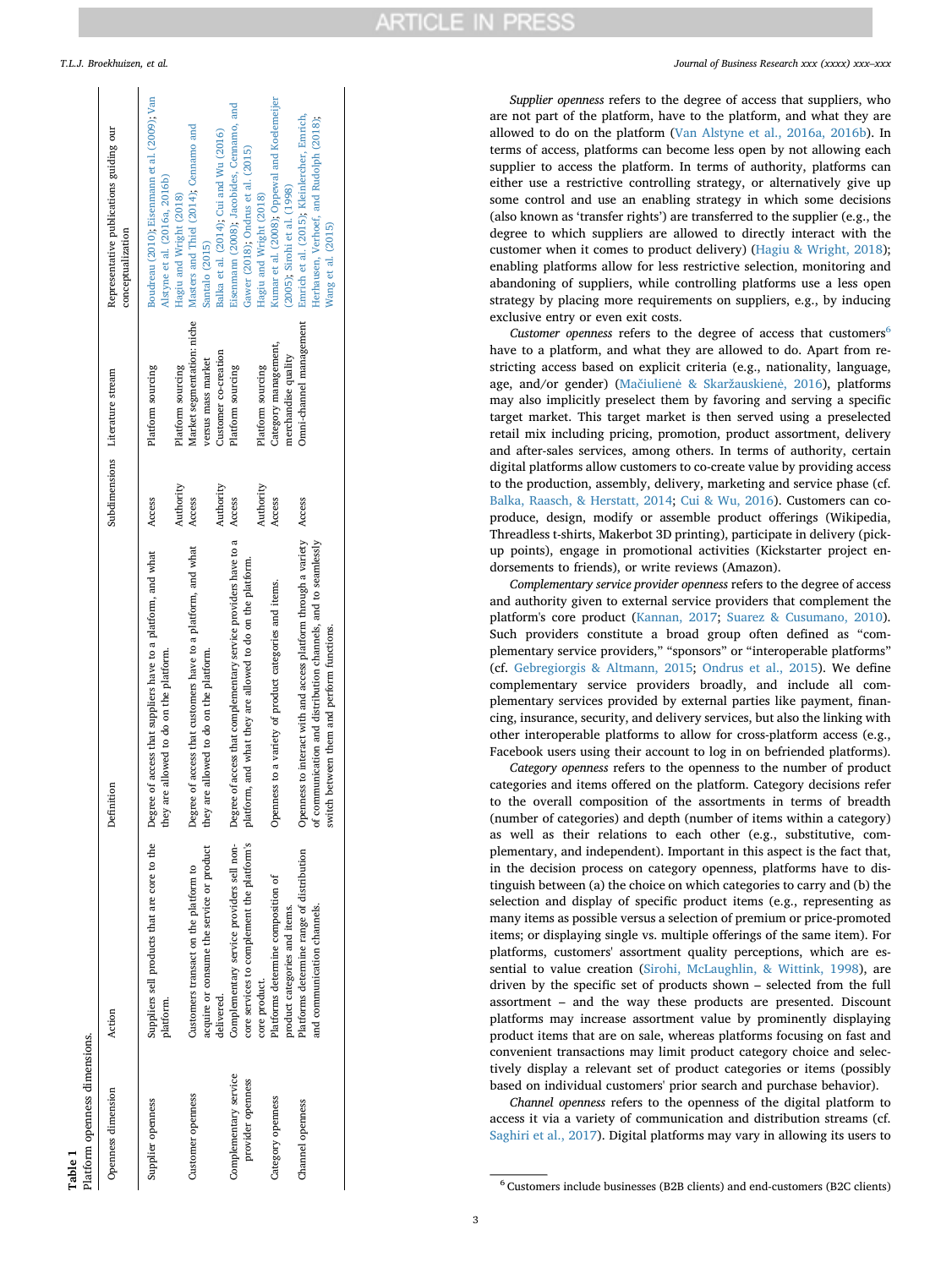#### <span id="page-3-1"></span>*T.L.J. Broekhuizen, et al. Journal of Business Research xxx (xxxx) xxx–xxx*



**Fig. 1.** Research model.

access the platform (e.g., WhatsApp's messaging is predominantly designed for mobile phone use, while competitors like Signal and Telegram promote access also via other online devices such as tablets and desktops). Platforms may increase channel openness by using more digital and physical channels and/or by allowing customers to switch seamlessly between channels ([De Haan, Kannan, Verhoef, & Wiesel,](#page-11-23) [2018\)](#page-11-23). Platforms may also restrict certain channel functionalities in terms of search, evaluation, transaction, pick-up and return of products ([Herhausen, Binder, Schoegel, & Herrmann, 2015\)](#page-11-24). Importantly, platforms may choose to create channel synergies by enabling the access to resources of other channels (e.g., ordering products from Amazon marketplace, while shopping in Amazon's physical store; [Verhoef,](#page-12-12) [Neslin, & Vroomen, 2007\)](#page-12-12).

Note that a single decision regarding openness may affect multiple openness dimensions simultaneously. For instance, the decision to restrict the number of channels suppliers are allowed to use in their customer interactions not only affects channel openness, but also affects supplier authority openness. Hence, platforms should take a holistic approach to platform openness, as platform openness involves a set of interdependent dimensions. Making decisions on each openness dimension in isolation may lead to unexpected, and undesirable effects.

#### *2.3. Embedding platform openness in a larger nomological net*

To embed the concept of platform openness, we provide a simple organizing research framework, depicted in [Fig. 1,](#page-3-1) that identifies a set of drivers that influence platform's decisions on openness and platform signature. The drivers do not deterministically define an ideal configuration of platform openness, but they guide the decision making of platforms in the degree to which they can open their platform and seek particular outcomes. Changes to platform openness are inherently linked to the underlying business model, as "*any change in openness… may influence the value proposition of products and services offered by a platform owner, resulting in potential changes to price and structure"* [\(Wan,](#page-12-13) [Cenamor, Parker, & Van Alstyne, 2017:](#page-12-13) 9), which in turn will affect the popularity and attractiveness of the platform to customers and suppliers. Our framework thus assumes that such decisions on openness (objective attributes) relate to the platform's signature (perceived openness), which in turn leads to outcomes in terms of the creation of value for its users and the appropriation of that value. Hence, changes to platform openness likely have financial consequences, as openness determines the value the platform creates to its users as well as how much it can appropriate.<sup>[7](#page-3-2)</sup> Although value creation is important to the initial and prolonged success of platforms, ultimately, a platform should be able to capture value from its activities to survive ([Teece, 2010\)](#page-12-14). Our framework further acknowledges the dynamics and interdependencies that characterize platforms.

### <span id="page-3-0"></span>**3. Methods**

This paper employs three steps to (i) analyze the empirical relationships of platform openness with other concepts (based on a

<span id="page-3-2"></span> $<sup>7</sup>$  Note that we do not claim that (objective) platform openness or (subjective)</sup> platform signature determine platform success. We only assert that changes to platform openness or signature likely influence platform's financial performance through altering value creation and appropriation. We thank an anonymous reviewer for highlighting this issue.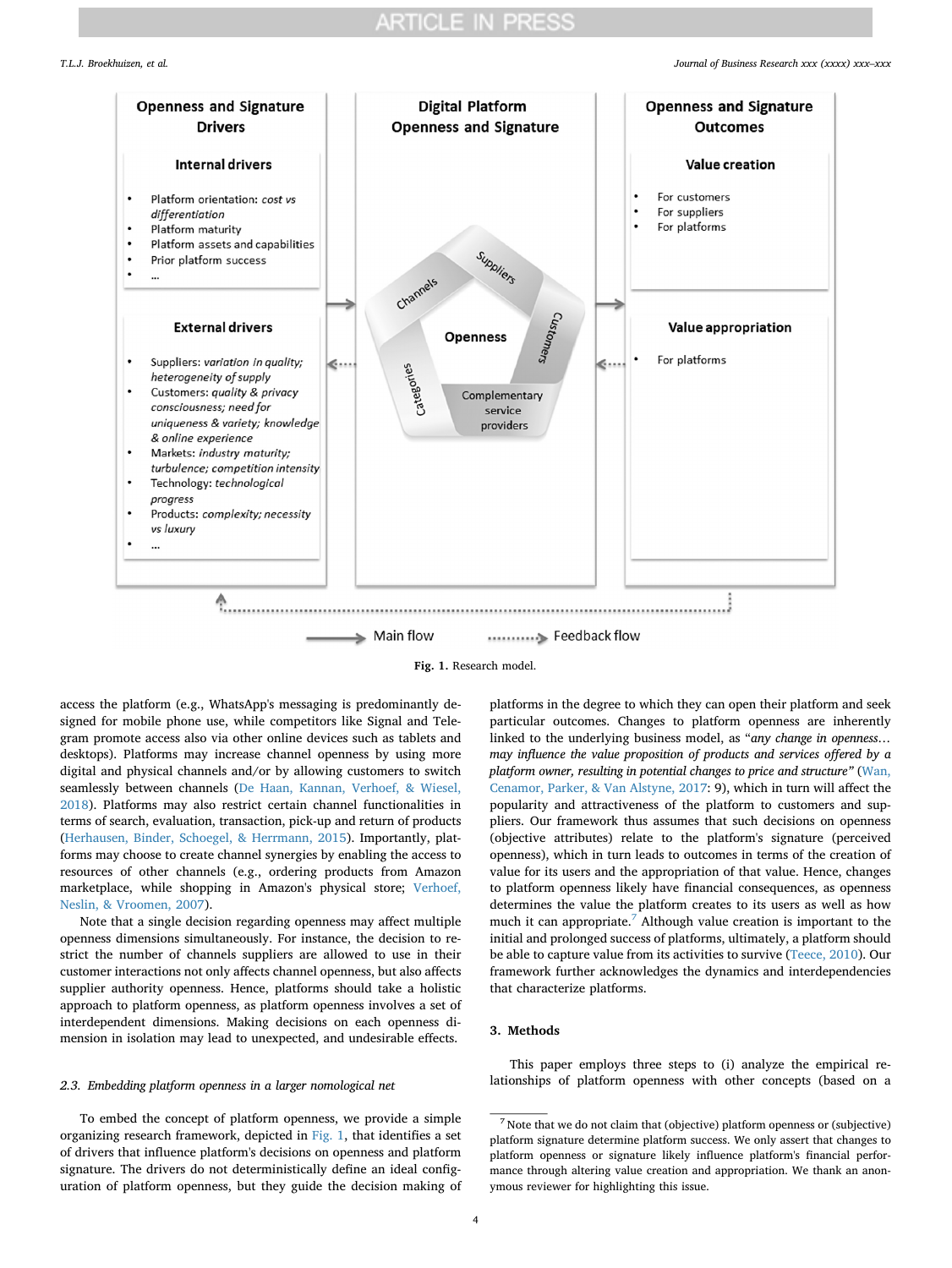|        | t  |
|--------|----|
| u<br>υ | ě, |
| Ξ<br>Ē |    |

| Stakeholder benefits/costs                                                                                                                                  | Suppliers                    |                                        | Customers       |                                                               |                                                                                                                                                                                                                                                                                                                                                                                  | Complementary service providers | Categories           | Channels             |
|-------------------------------------------------------------------------------------------------------------------------------------------------------------|------------------------------|----------------------------------------|-----------------|---------------------------------------------------------------|----------------------------------------------------------------------------------------------------------------------------------------------------------------------------------------------------------------------------------------------------------------------------------------------------------------------------------------------------------------------------------|---------------------------------|----------------------|----------------------|
|                                                                                                                                                             | Access                       | Authority                              | Access          | Authority                                                     | Access                                                                                                                                                                                                                                                                                                                                                                           | Authority                       |                      |                      |
| <b>Benefits</b><br>Platform                                                                                                                                 |                              |                                        |                 |                                                               |                                                                                                                                                                                                                                                                                                                                                                                  |                                 |                      |                      |
| Ability to create value/grow                                                                                                                                | [1,15,16,17,19,20]<br>$^{+}$ |                                        | $^{+}$          |                                                               | $\ddot{}$                                                                                                                                                                                                                                                                                                                                                                        |                                 | $+$ [NP3]            | $+$ [NP4] $\,$       |
| Ability to capture rents                                                                                                                                    | $[\,1,15,17,\,18]\,$         | Ĺ                                      | $\! + \!\!\!\!$ |                                                               | I                                                                                                                                                                                                                                                                                                                                                                                | Ĺ                               |                      |                      |
| Access to user resources                                                                                                                                    | $+$ [6,9,15]                 | $+$ [12]                               | $+$             | $+\frac{12}{12}$                                              | $\ddot{}$                                                                                                                                                                                                                                                                                                                                                                        | $+$ [12]                        |                      |                      |
| Cross-selling opportunities                                                                                                                                 | $+ 151$                      |                                        |                 |                                                               |                                                                                                                                                                                                                                                                                                                                                                                  |                                 | $+$ [NP2]            |                      |
| Sharing of platform development costs                                                                                                                       | $+$ [8,9,17]                 |                                        |                 | $\begin{array}{c} + \ \frac{1}{2} \\ + \end{array}$           |                                                                                                                                                                                                                                                                                                                                                                                  |                                 |                      |                      |
| Innovation                                                                                                                                                  | $+$ [2,3,12,17] $/$ [8,20]   | $+$ [2,6,7,12,20]                      |                 |                                                               | $^{+}$                                                                                                                                                                                                                                                                                                                                                                           | $+$ [12]                        |                      |                      |
| Ability to differentiate                                                                                                                                    | [5,9,18]                     | $rac{1}{2}$                            |                 |                                                               | $\begin{array}{c} \end{array}$                                                                                                                                                                                                                                                                                                                                                   | $\ddot{}$                       |                      |                      |
| Costs                                                                                                                                                       |                              |                                        |                 |                                                               |                                                                                                                                                                                                                                                                                                                                                                                  |                                 |                      |                      |
| User coordination costs and issues                                                                                                                          | $+$ [2,10,12,20]             | $\frac{1}{2}$                          | $\circ$         | $\circ$                                                       | $\ddot{}$                                                                                                                                                                                                                                                                                                                                                                        | $\ddot{}$                       | n.a.                 | n.a.                 |
| Non-user operational costs                                                                                                                                  | n.a.                         | n.a.                                   | n.a.            | n.a.                                                          | n.a.                                                                                                                                                                                                                                                                                                                                                                             | n.a.                            | $\ddot{\phantom{1}}$ | $\ddot{\phantom{1}}$ |
| Customers                                                                                                                                                   |                              |                                        |                 |                                                               |                                                                                                                                                                                                                                                                                                                                                                                  |                                 |                      |                      |
| Benefits                                                                                                                                                    |                              |                                        |                 |                                                               |                                                                                                                                                                                                                                                                                                                                                                                  |                                 |                      |                      |
| Co-creation opportunities                                                                                                                                   |                              | $+$ $\scriptstyle{[12]}$               |                 | $+\begin{array}{c} \textbf{11.121} \\ \textbf{+} \end{array}$ |                                                                                                                                                                                                                                                                                                                                                                                  | $+$ [12]                        |                      | $^{+}$               |
| Choice: size, variety and quality of merchandise or service options                                                                                         | $+$ [1,2,3,7,20]             |                                        |                 | $^{+}$                                                        | $^{+}$                                                                                                                                                                                                                                                                                                                                                                           | $^{+}$                          | $^{+}$               |                      |
| Costs                                                                                                                                                       |                              |                                        |                 |                                                               |                                                                                                                                                                                                                                                                                                                                                                                  |                                 |                      |                      |
| Search costs                                                                                                                                                | $rac{+}{\circ}$              | $^{+}$                                 |                 |                                                               | $^{+}$                                                                                                                                                                                                                                                                                                                                                                           | $^{+}$                          | I                    | I                    |
| Poor quality delivery                                                                                                                                       | $0/+$ [20]                   |                                        |                 | $+/-$ (137)<br>+ [197]                                        |                                                                                                                                                                                                                                                                                                                                                                                  |                                 |                      |                      |
| Suppliers                                                                                                                                                   |                              |                                        |                 |                                                               |                                                                                                                                                                                                                                                                                                                                                                                  |                                 |                      |                      |
| Benefits                                                                                                                                                    |                              |                                        |                 |                                                               |                                                                                                                                                                                                                                                                                                                                                                                  |                                 |                      |                      |
| Ability to differentiate                                                                                                                                    | $\overline{\phantom{a}}$     | $^{+}$                                 |                 |                                                               | $\begin{array}{c} \rule{0pt}{2.5ex} \rule{0pt}{2.5ex} \rule{0pt}{2.5ex} \rule{0pt}{2.5ex} \rule{0pt}{2.5ex} \rule{0pt}{2.5ex} \rule{0pt}{2.5ex} \rule{0pt}{2.5ex} \rule{0pt}{2.5ex} \rule{0pt}{2.5ex} \rule{0pt}{2.5ex} \rule{0pt}{2.5ex} \rule{0pt}{2.5ex} \rule{0pt}{2.5ex} \rule{0pt}{2.5ex} \rule{0pt}{2.5ex} \rule{0pt}{2.5ex} \rule{0pt}{2.5ex} \rule{0pt}{2.5ex} \rule{0$ | $^{+}$                          |                      |                      |
| Co-creation opportunities                                                                                                                                   |                              | $\begin{array}{c} 12 \\ + \end{array}$ |                 |                                                               |                                                                                                                                                                                                                                                                                                                                                                                  | $+ 12$                          |                      |                      |
| Costs                                                                                                                                                       |                              |                                        |                 |                                                               |                                                                                                                                                                                                                                                                                                                                                                                  |                                 |                      |                      |
| Competitive intensity                                                                                                                                       | $+$ [2,20]                   | $+/-$ [12]                             |                 |                                                               | $^{+}$                                                                                                                                                                                                                                                                                                                                                                           | $+/-$ [12]                      |                      |                      |
| Note: benefit or cost is enhanced $(+)$ or reduced $(-)$ when openness increases. A 0 means that the costs can be marginal if managed well by the platform. |                              |                                        |                 |                                                               |                                                                                                                                                                                                                                                                                                                                                                                  |                                 |                      |                      |
|                                                                                                                                                             |                              |                                        |                 |                                                               |                                                                                                                                                                                                                                                                                                                                                                                  |                                 |                      |                      |

| Notes:                                                   |                   |                                                               |
|----------------------------------------------------------|-------------------|---------------------------------------------------------------|
| Study platform studies                                   |                   | Non-platform studies                                          |
| 1. Alexy, West, Klapper, and Reitzig (2018) (C)          | $\Gamma$          | Franke et al. (2010) (E)                                      |
| 2. Boudreau (2010) (E)<br>3. Boudreau (2012) (E)         | NP2<br>NP3<br>NP4 | Oppewal and Koelemeijer (2005) (E)<br>Kumar et al. (2008) (E) |
| 4. Boudreau and Jeppesen (2015) (E)                      |                   | Wang et al. (2015) (E)                                        |
| 5. Ceccagnoli, Forman, Huang, and Wu (2012) (E)          |                   |                                                               |
| 6. Cemamo and Santalo (2013) (E)                         |                   |                                                               |
| 7. Cemamo (2018) (E)                                     |                   |                                                               |
| 8. Eisenmann et al. (2006) (C)                           |                   |                                                               |
| 9. Eisenmann et al. (2009) (E)                           |                   |                                                               |
| 10. Gawer and Cusumano (2002) (C)                        |                   |                                                               |
| 11. Grøtnes (2009) (E)                                   |                   |                                                               |
| 12. Hagiu and Wright (2018) (C)                          |                   |                                                               |
| 13. Heidenreich et al. (2015) (E)                        |                   |                                                               |
| 14. Jacobides et al. (2018) (C)                          |                   |                                                               |
| 15. Ondrus et al. (2015) (E)                             |                   |                                                               |
| 16. Parker and Van Alstyne (2017) (C)                    |                   |                                                               |
| 17. Parker, Van Alstyne, and Jiang (2016) (E)            |                   |                                                               |
| 18. Wang et al. (2015) (E)                               |                   |                                                               |
| 19. West (2003) (E)                                      |                   |                                                               |
| 20. Wessel et al. (2017) (E)                             |                   |                                                               |
| Note: $(C)$ = conceptual paper, $(E)$ = empirical paper. |                   |                                                               |
|                                                          |                   |                                                               |

<span id="page-4-0"></span>

5

 $Note: (C) = conceptual paper, (E) = empirical paper.$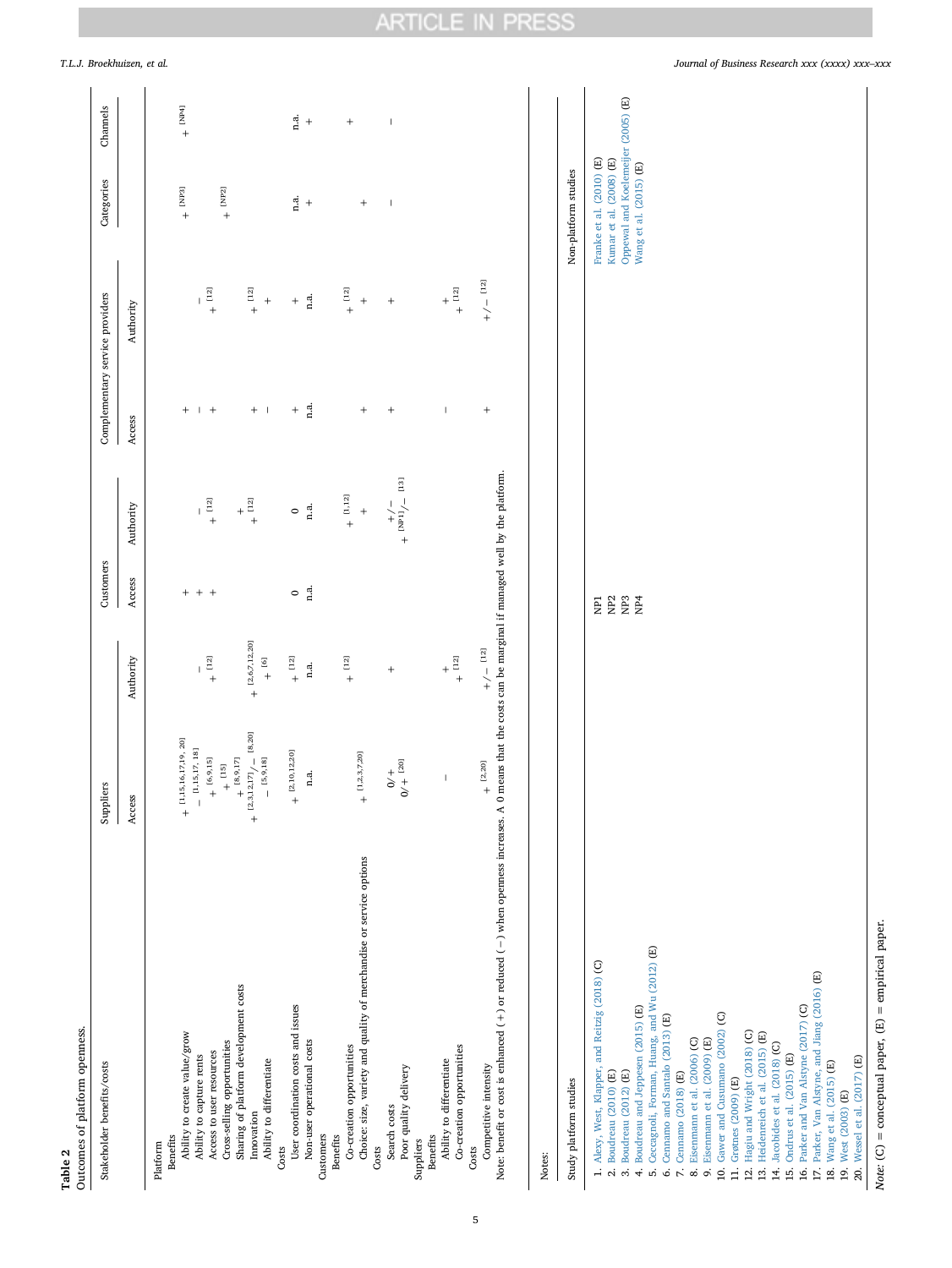scoping review), (ii) identify existing business challenges (based on academic-industry expert interactions) and (iii) synthesize the findings of this mixed method approach to derive research challenges. These three steps are described as follows:

*Step 1:* We start with a scoping literature review ([Arksey & O'Malley,](#page-11-32) [2005;](#page-11-32) [Paré, Trudel, Jaana & Kitsiou, 2015](#page-12-18)) to take stock of the existing literature on the dimensions, drivers and outcomes of platform openness. We examine the extent, range and nature of research that has been performed on these topics from a theoretical, conceptual and/or empirical view to identify "what we already know". Appendix I describes the details of our review, while [Table 2](#page-4-0) summarizes the results of our review.

*Step 2:* In a second step, we identify the business challenges related to managing platform openness in practice. To develop an in-depth understanding of the business challenges that managers face, we convened with executives from four companies to discuss their challenges, opportunities, and realities regarding the management of digital business. In multiple interactive panel sessions, during a two-day Thought Leadership conference on Digital Business Models, 40 scholars and 5 industry experts shared their academic and business insights. In this stage, we also assembled a cohort of digital platforms and categorized them according to their platform openness characteristics. In order to achieve a proper breadth in understanding the variety, we reviewed existing studies providing systematic classifications or taxonomies and selected a range of platforms from multiple sectors. By analyzing the selected cases, we highlight the complexity of managing platform openness in practice.

*Step 3:* In the final step, we contrast the existing academic knowledge with the business challenges to infer managerially relevant research challenges that may help future research to overcome them in future studies.

### <span id="page-5-0"></span>**4. Literature scoping review: drivers and outcomes of platform openness**

#### *4.1. Supplier openness*

#### *4.1.1. Outcomes of supplier openness*

The evidence found in the literature of providing greater supplier openness mostly focused on the access dimension, and much less on the authority dimension (for a notable exception, see [Hagiu & Wright,](#page-11-3) [2018\)](#page-11-3). In terms of access, platforms are encouraged to attract large numbers of suppliers to produce an attractive assortment to increase customer utility and enhance the ability to grow ([Ondrus et al., 2015](#page-12-3)); the increasing assortment size allows the platform to cross-sell items and improves profitability [\(Kumar et al., 2008\)](#page-11-11). Furthermore, the development and promotional costs to build the platform can be shared ([Eisenmann et al., 2006, 2009\)](#page-11-1). A downside of this greater openness is the greater difficulty of appropriating rents, as it leads to a greater dependency on and a corresponding need to share the profits with suppliers. Next, platforms with greater supplier openness face difficulties to differentiate the platform, as competitive platforms can easily "buy" the same product offerings from the same suppliers ([Wirtz &](#page-12-19) [Ehret, 2018\)](#page-12-19). Securing supplier exclusivity is, however, not always an option, and can be very costly [\(Eisenmann et al., 2006](#page-11-1)). Managing a greater number of suppliers generally also increases coordination costs, as costs of failure, monitoring and communication increase with more suppliers ([Hagiu & Wright, 2018](#page-11-3)). Without proper quality checks, greater openness diminishes the level of control over suppliers, which ultimately increases the likelihood that customers will be confronted with suppliers of poor quality [\(Gawer & Cusumano, 2002\)](#page-11-29).

Many platform studies investigated the impact of supplier openness on platform innovation, as indicated by the platform's supply of novel products that are new to the market and not offered by competitors. Results were mixed. In terms of access, greater openness enhances platform innovativeness, but suppliers innovate less with increased

#### *T.L.J. Broekhuizen, et al. Journal of Business Research xxx (xxxx) xxx–xxx*

supplier competition [\(Boudreau, 2010](#page-11-7)). To increase innovation, platforms need to attract a pool of heterogeneous suppliers to create a collective diversity [\(Boudreau, 2012](#page-11-26)). [Boudreau \(2010\)](#page-11-7) demonstrated that granting access is more effective in improving innovativeness compared to giving greater authority to suppliers. Increasing the number of suppliers, however, decreases suppliers' innovation incentives, as the greater competition intensity –especially when similar products are offered– reduces their profitability.

In terms of authority, the preferential or discriminatory treatment of suppliers is considered to reduce supplier openness in terms of authority [\(Eisenmann et al., 2009](#page-11-10)). Related to this preferential or discriminatory treatment, [Cennamo \(2018\)](#page-11-8) found that stimulating the number of suppliers by introducing platform-owned suppliers paradoxically lowers platform's ultimate penetration, as it reduces innovation incentives of external suppliers that lower overall platform penetration and performance. Sweet-hearting deals may persuade and secure suppliers to make huge ex ante investments and introduce extremely high-quality products solely for the platform ([Binken &](#page-11-4) [Stremersch, 2009](#page-11-4); [Eisenmann et al., 2006](#page-11-1)), but at the same time such a strategy clearly reduces incentives for nonpreferred suppliers to innovate and deliver high-quality products [\(Cennamo, 2018;](#page-11-8) [Cennamo &](#page-11-2) [Santalo, 2013\)](#page-11-2).

Providing suppliers more authority and freedom is valued by suppliers. [Hilkert, Benlian, Sarstedt, and Hess \(2011\)](#page-11-33) found that suppliers (i.e., app developers) of a software platform are more satisfied when they receive greater authority. They appreciate the greater freedom to co-create value with end-users and to differentiate themselves from other providers on the platform [\(Benlian, Hilkert, & Hess, 2015\)](#page-11-34).

#### *4.1.2. Drivers of supplier openness*

While some empirical evidence exists on how external drivers influence openness, such evidence is missing for internal platform characteristics (e.g., platform orientation, CEO's preference). Regarding supplier characteristics, a greater variability in quality among suppliers increases the chances that platforms opt for restrictive sourcing. When supply varies greatly in terms of quality, and when customers value quality, markets tend to be characterized by increasing returns to quality in which high quality offerings dominate the market (cf. [Binken](#page-11-4) [& Stremersch, 2009](#page-11-4)). In such circumstances, platforms benefit from attracting a restricted set of high-quality suppliers and secure their platform exclusivity – even if such high-quality providers do not provide an extra boost to platform adoption, it takes away the opportunity for rival platforms to increase their platform sales [\(Binken &](#page-11-4) [Stremersch, 2009\)](#page-11-4).

Market characteristics, like industry maturity, also drive supplier openness [\(Eisenmann, 2007, 2008](#page-11-35); [Gawer, 2009\)](#page-11-36). In nascent or highly turbulent markets, where innovation is important but risky, platforms often choose to open up and stimulate supplier-led innovation, thereby shifting the risk to invest in the wrong technology to suppliers (cf. [Teece, 1986](#page-12-20)). When shifting from the market growth to maturity phase, knowledge becomes more readily available about the performance of suppliers, and platform differentiation becomes more difficult to achieve. In search for differentiation, platforms try to secure the exclusivity of the high-quality suppliers by giving them greater authority and more benefits, or by acquiring them ([Cennamo & Santalo, 2013](#page-11-2); [Mantena, Sankaranarayanan, & Viswanathan, 2010](#page-11-37); [Muzellec, Ronteau,](#page-11-38) [& Lambkin, 2015\)](#page-11-38). Hence, as markets mature, platforms tend to become more restrictive regarding the sourcing of suppliers.

Product characteristics, such as product complexity, also drive supplier openness ([Hagiu & Wright, 2018\)](#page-11-3). For complex products like medication and technical tools, customers may need explanation and support from experts to make the right decision. When platforms are held responsible, they become wary to transfer decision rights to suppliers, and hence restrict access and lower levels of authority. Only when such instructions can be standardized and executed well by suppliers, then platforms may grant some authority and freedom on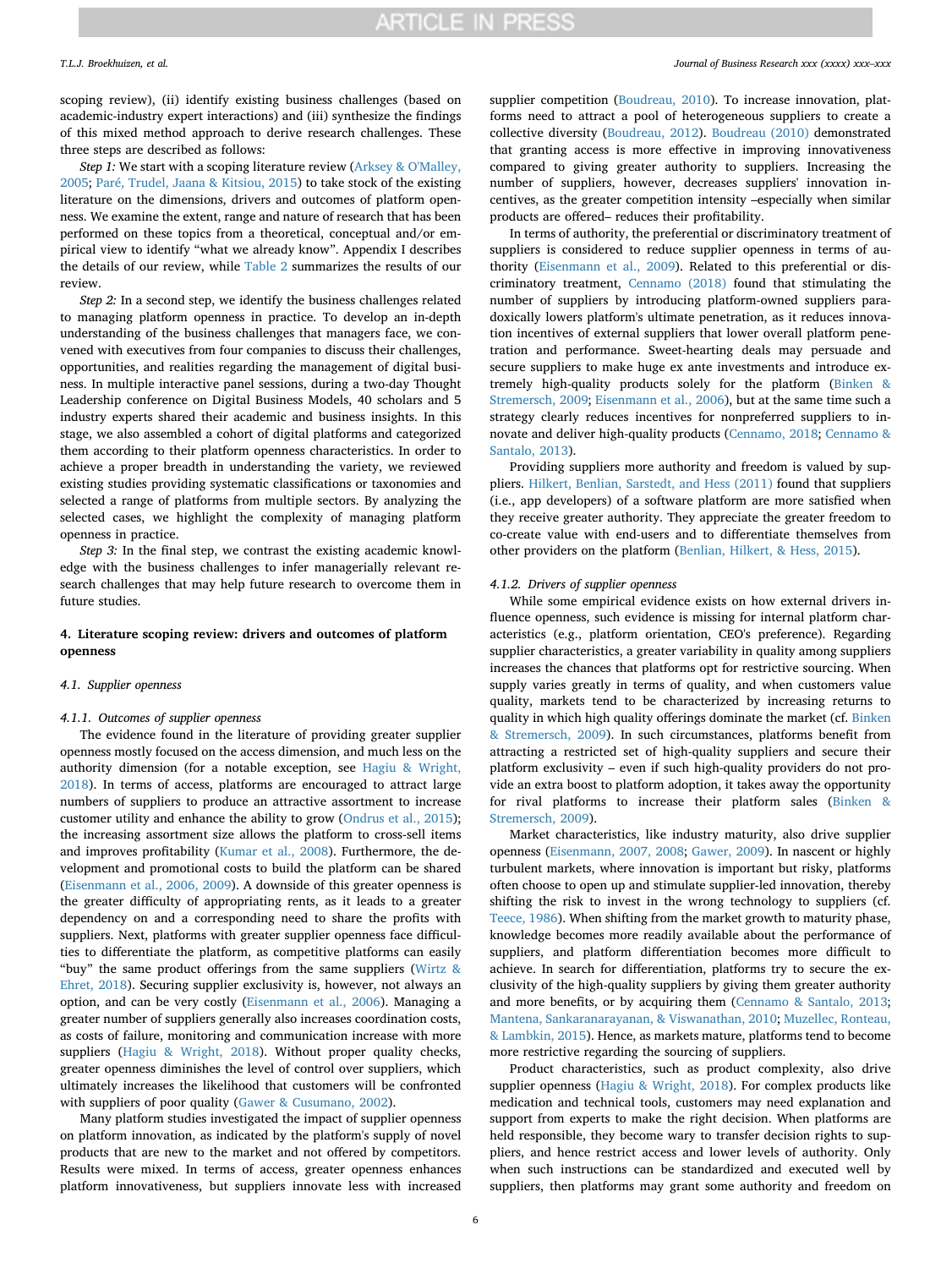non-key aspects.

#### *4.2. Customer openness*

#### *4.2.1. Outcomes of customer openness*

In terms of access, platforms choose to increase their openness toward customers – using a mass market rather than a niche approach – to stimulate the occurrence of network effects. A downside of this approach is that it can result in a "one-size-fits-all" solution that lacks a focus and ignores the specific needs of customers ([West, 2003;](#page-12-16) [Wirtz &](#page-12-19) [Ehret, 2018](#page-12-19)).

In terms of authority, platforms choose to give customers more control to make use of their resources, such as knowledge, creativity, and other valuable assets [\(Thomas et al., 2014](#page-12-1)). The use of customers' knowledge and creative resources help to stimulate platform innovation, as evidenced on crowdsourcing platforms (Dell Storms, LEGO ideas) and on apparel platforms (Threadless, NIKEiD). Customers, who are given greater authority, for instance, by taking on the role of suppliers when selling (eBay) or sharing of properties or possessions (Airbnb, Sharely), or by taking on the role of complementary service providers when writing product reviews for other customers (IMDb and [Booking.com\)](http://Booking.com), may receive additional value from the co-creation process. Customers value co-creation opportunities, as it helps them to find or customize products to more closely fit their needs, and/or because of the value derived from the process itself ([Cui & Wu, 2016](#page-11-14)), also known as the "I designed it myself" effect [\(Franke, Schreier, & Kaiser, 2010](#page-11-25)). However, as they make ex ante investments and share their valuable resources, such enabling may restrict platforms' ability to capture value. Next, a downside of giving customers greater freedom and influence is that they lower control and increase the risk to dissatisfy and frustrate customers ([Gebauer, Füller, & Pezzei, 2013](#page-11-39); [Heidenreich, Wittkowski,](#page-11-31) [Handrich, & Falk, 2015](#page-11-31)).

#### *4.2.2. Drivers of customer openness*

When customers have rather homogeneous needs and do not need special features, open mass market strategies help to attain network effects and win the battle for network dominance (cf. [Eisenmann et al.,](#page-11-1) [2006\)](#page-11-1). Restrictions – that is, restricting customer access or targeting specific niches – only make sense when customers are quality conscious and/or when negative same-side effects occur on the customer side. The selectiveness of platforms toward customers can provide members who value exclusivity with desired membership benefits for which they are willing to pay extra. To create prestigious and exclusive atmospheres, platforms selling luxury brands often decide to restrict accessibility ([Hennigs, Wiedmann, & Klarmann, 2012](#page-11-40)), as expanding to new customer segments may alienate existing users (cf. [Cennamo & Santalo,](#page-11-18) [2015\)](#page-11-18).

Industry maturity also plays an important role in driving customer openness. In emerging or nascent markets, when turbulence is high and customer needs are relatively unknown, platforms do well to target a relatively small and homogenous niche ([Nemati & Khajeheian, 2018](#page-11-41); [Sawhney, 1998](#page-12-21)). In line with Blake Masters and Peter Thiel's adage to attain a monopoly by first dominating a new niche market rather than the pursuit of market share in a larger, preexisting market [\(Masters &](#page-11-17) [Thiel, 2014](#page-11-17)), platforms operating in new markets should cast a narrow net and concentrate on serving a niche that can serve as a base for expansion into related segments and application markets ([Sawhney,](#page-12-21) [1998\)](#page-12-21).

In terms of authority, platforms grant customers decision rights when customers know their roles and are capable of performing the task at hand [\(Hagiu & Wright, 2018](#page-11-3); [Meuter, Bitner, Ostrom, & Brown,](#page-11-42) [2005\)](#page-11-42). Platforms face difficulties to grant decision rights and allow for co-creation when customers have greater privacy concerns that limit their willingness to share personal information with the platform ([Cavusoglu, Phan, Cavusoglu, & Airoldi, 2016](#page-11-43); [Tajvidi, Richard, Wang,](#page-12-22) [& Hajli, 2018\)](#page-12-22).

### *T.L.J. Broekhuizen, et al. Journal of Business Research xxx (xxxx) xxx–xxx*

#### *4.3. Complementary service provider openness*

#### *4.3.1. Outcomes of complementary service provider openness*

Although the type of product differs (i.e., core product versus complementary service), the outcomes of openness to complementary service providers tend to be similar to those related to suppliers. Yet, in comparison to the outcomes of supplier openness, research has paid much less attention to investigate complementary service provider openness. Research shows that platforms may increase the openness toward complementary providers to further improve the platform's core offering. Increasing openness to external complementary service providers helps to reduce customer risks via the offering of specific payment systems, like escrow services (PayPal) that can provide structural assurance and reduce monetary risks ([Fang et al., 2014](#page-11-44)).

#### *4.3.2. Drivers of complementary service provider openness*

Certain digital or software platform types, because of their high modularity and ease of integration, are more amenable to include complementary service providers than others ([Ondrus et al., 2015](#page-12-3)). Platforms are likely to be more open to complementary service providers when customers' tastes and risk attitudes differ, as it can add value by matching the numerous high-variety customers to specific complementary service providers ([Gawer, 2009\)](#page-11-36). A greater inclusion of providers may cater to the heterogeneous customer needs through offering customizable options around the (standardized) core product. Next, customers' risk can be mitigated effectively by providing additional payment or security services ([Fang et al., 2014](#page-11-44)).

#### *4.4. Category openness*

#### *4.4.1. Outcomes of category openness*

Platforms' choice for the breadth (number of categories) and depth (number of items) of the products offered constitute an important part of their value proposition. Popular platforms such as Amazon, Netflix, iTunes and [Booking.com](http://Booking.com) can be driven by the need to offer ever-increasing assortment sizes, according to the premise that customers value products chosen from plentiful assortments [\(Mathmann,](#page-11-45) [Chylinski, De Ruyter, & Higgens, 2017\)](#page-11-45). The outcome of greater openness toward categories is, however, not straightforward due to the dynamics of customer preferences and evolving competition ([Mantrala](#page-11-46) [et al., 2009\)](#page-11-46): an ongoing debate exists on whether "more-is-better" ([Oppewal & Koelemeijer, 2005\)](#page-12-10) or that "less-is-more" [\(Iyengar &](#page-11-47) [Lepper, 2000](#page-11-47)). Larger assortments increase the likelihood that customers can find a product that closely meets their needs and facilitate product comparisons, but may also induce additional cognitive costs and cause choice overload in digital environments with unlimited shelf space [\(Lee & Lee, 2004](#page-11-48)). Empirical findings demonstrate that customer preference for larger assortments is subject to diminishing returns. Although greater category openness may initially increase anticipated consumption utility, purchasing probability, and ease of comparison, at high levels of category openness, the marginal benefit of additional categories is offset against the costs of choice overload that complicate decision making and decrease both purchasing probability and satisfaction [\(Chernev, Böckenholt, & Goodman, 2015;](#page-11-49) [Mathmann et al.,](#page-11-45) [2017\)](#page-11-45).

#### *4.4.2. Drivers of category openness*

Platforms' tendency to increase the number of categories is strongly driven by customers' heterogeneity and desire for variety [\(Sloot, Fok, &](#page-12-23) [Verhoef, 2006](#page-12-23)). Customers' search for variety can cause market expansion effects that, in turn, encourage platforms to expand the number of categories offered ([Cachon, Terwiesch, & Xu, 2008](#page-11-50); [Datta, Knox, &](#page-11-51) [Bronnenberg, 2018\)](#page-11-51). Apart from customers' desire for variety, a higher levels of customers' assessment orientation (i.e., the desire to thoroughly assess a broad spectrum of choices before deciding) [\(Mathmann](#page-11-45) [et al., 2017\)](#page-11-45), as well as their desire for one-stop shopping [\(Messinger &](#page-11-52)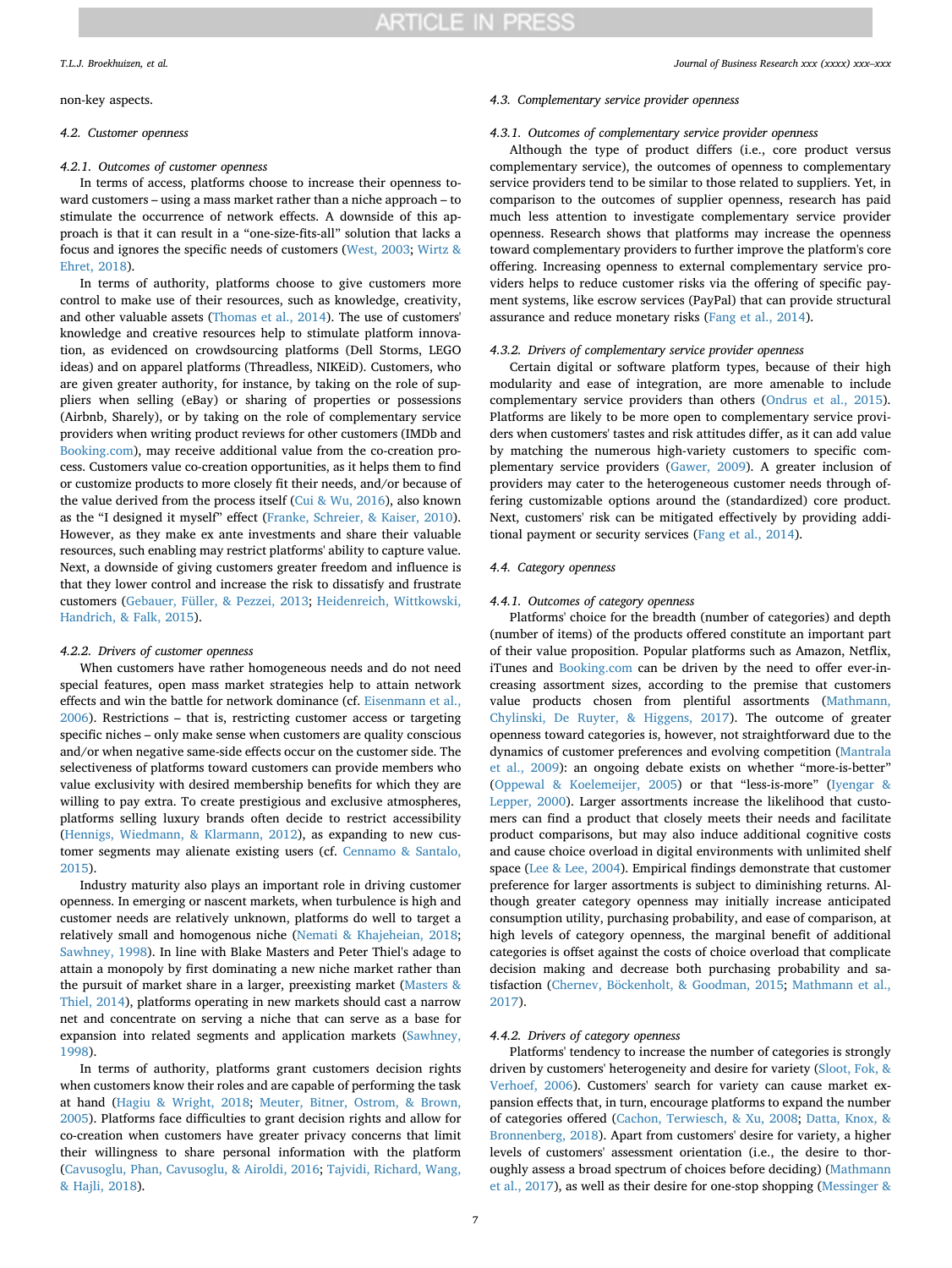[Narasimhan, 1997\)](#page-11-52) call for higher category openness.

Technological drivers, especially in the field of search technology, can lower customer search costs, facilitate product comparisons, reduce choice sets and decision task complexity, and thus mitigate the risks of choice overload [\(Lynch & Ariely, 2000](#page-11-53)). Such technologies enable platforms to enlarge product categories for niche products, which can result in fatter and longer long tails [\(Brynjolfsson, Hu, & Simester,](#page-11-54) [2011;](#page-11-54) [Hinz, Hill, & Kim, 2016](#page-11-55)).

Product complexity drives category openness via increasing the costs of broadening product categories because platforms then endure higher costs to train staff and monitor suppliers to maintain a minimum level of control and ensure product quality. Higher levels of desired product quality call for more specialization of the platform [\(Chernev &](#page-11-56) [Hamilton, 2009;](#page-11-56) [Kwak, Duvvuri, & Russell, 2015](#page-11-57)).

#### *4.5. Channel openness*

#### *4.5.1. Outcomes of channel openness*

Previous studies find positive platform outcomes from channel openness, also coined as the "availability effect," because adding channels decrease customer search costs and lead to increased sales ([Neslin et al., 2006;](#page-12-24) [Wang, Malthouse, & Krishnamurthi, 2015\)](#page-12-11). Increasing the distributive reach through adding physical connections to the online platform has been found to increase overall transactions because of the acquisition of new customers [\(Avery, Steenburgh,](#page-11-58) [Deighton, & Caravella, 2012\)](#page-11-58) and greater customer retention ([Pauwels](#page-12-25) [& Neslin, 2015\)](#page-12-25). However, high channel openness also increases (nonuser) operational costs. Apart from higher operational costs, opening up the platform via the introduction of a physical channel also increased product returns ([Pauwels & Neslin, 2015\)](#page-12-25). Yet, the cannibalization effects of introducing a physical channel next to an online channel are limited, and in some cases positive cross-channel synergies exist that stimulate online sales ([Avery et al., 2012](#page-11-58)).

Restricting channels' functionalities have mixed outcomes. On the one hand, restricting channels in their ability to perform specific functions may lead to fewer channel conflicts and higher sales success, as channels can more easily differentiate themselves ([Fürst, Leimbach,](#page-11-59) [& Prigge, 2017\)](#page-11-59). On the other hand, restricting channels to perform specific functions may lead to disadvantages in the "competition for customer's mindsets" as dissimilar appearances of the platform across channels decrease customers' patronage intentions ([Emrich & Verhoef,](#page-11-60) [2015\)](#page-11-60).

### *4.5.2. Drivers of channel openness*

As an internal driver, [Jindal, Reinartz, Krafft, and Hoyer \(2007\)](#page-11-61) found that a firm's cost or differentiation focus determined channel openness: low-cost platforms prefer high levels of channel openness to increase market coverage and attain economies of scale, while companies scoring high on customer orientation tend to show low channel openness to avoid conflicts with resellers and build strong(er) relationships with customers.

Market characteristics, like turbulence and level of competition, also drive channel openness decisions via market valuation. For instance, firms operating in highly competitive, and highly turbulent markets benefit more strongly from offering additional channels in terms of market valuation growth than those operating in less dynamic markets ([Homburg, Vollmayr, & Hahn, 2014\)](#page-11-62). First-mover platforms benefit less from higher channel openness (e.g., addition of online channel) than early followers [\(Geyskens, Gielens, & Dekimpe, 2002\)](#page-11-63).

Product characteristics affect openness decisions in several ways. [Neslin et al. \(2014\)](#page-12-5) conceptualize about the possible interactions between what to buy (products or brands) and where to buy (channels). Hedonic or luxury products such as jewelry, cosmetics and fashion incentivize high channel openness of platforms because customers want to experience the products across different channels, whereas purchase of utilitarian products happens in specific channels, promoting low openness ([Kushwaha & Shankar, 2013](#page-11-64)). [Emrich, Paul, and Rudolph](#page-11-21) [\(2015\)](#page-11-21) showed that channel openness is particularly desired when product categories offered have high substitutive relations (such as with specialist retailers carrying deep categories), whereas for products with high independent relations (such as with general merchandisers carrying broad, unrelated categories) a more selective approach may be favored in which the digital platform provides a larger assortment than the other channels.

Finally, regarding customer characteristics, more knowledgeable and experienced online customers require lower levels of channel openness ([Cao & Li, 2015;](#page-11-65) [Jindal et al., 2007\)](#page-11-61). In contrast, more innovative customers [\(Konuş, Verhoef, & Neslin, 2008](#page-11-66)) and more experiential shoppers [\(Pauwels & Neslin, 2015](#page-12-25)) prefer to use multiple channels, which call for higher levels of channel openness.

#### <span id="page-7-0"></span>**5. Business challenges: what do we need to know?**

In this section, we shift from the academic perspective of what has been studied to the business perspective of making effective platform signature decisions. Based on the business challenges identified, we reflect on and categorize a number of business examples to explain the complexity of managing platform openness in practice due to the interplay of dimensions, the interdependencies between actors, and platform dynamics.

#### *5.1. Platform openness is a complex interplay of openness on underlying dimensions*

In practice, deciding on platform openness is not a simple dichotomous choice between open vs. closed, but it rather involves a complex set of decisions on how to configure openness on each dimension. In [Table 3](#page-8-0), we categorize several intermediary platforms, and find that platforms substantially differ in their openness scores on the dimensions, but also that different constellations of openness, or platform signatures exist. Our taxonomy differs from existing empirical typologies that limit their focus to the interplay between users and platform intermediation (e.g., [Perren & Kozinets, 2018\)](#page-12-4), as we also include the openness to channels and product categories. Our classification of *unified* vs. *diversified*, *price* vs. *service quality*, and *frictionless* vs. *experiential* (for an explanation, see [Table 3\)](#page-8-0) is neither theoretically grounded nor exhaustive, but is merely used to display the diversity of platform signatures.

From a managerial perspective, platforms face the challenging task to configure openness in such a way that the 'right' set of suppliers and complementary service providers are matched to the 'right' set of customers using the 'right' selection of product categories and channels. To complicate matters, the effects of the underlying dimensions are not uniform and interdependencies can exist between dimensions, such that the effect of opening up one dimension may strengthen or weaken the effect of another. For instance, if the platform follows a growth strategy using a high openness toward suppliers, it may accelerate growth when combining this dimension with high levels of openness to customers (greater market potential), product categories (cross-selling opportunities) and channels (availability effect). But, at the same time, this opening up creates additional platform challenges to detect opportunistic behavior or low-quality sellers, to facilitate customer search within the wider range of product categories, and to coordinate product flows and product returns due to the increased complexity. Although channels interfaces can be tailored to the demands of specific customer segments to still create economies of scope (see example of OTTO in [Table 3\)](#page-8-0), coordination efforts tend to increase to avoid channel conflicts ([Lemon & Verhoef, 2016\)](#page-11-67).

Hence, multiple configurations exist, and there seems to be no single best approach. Assuming that the dimensions do not influence each other can be risky and lead to wrong decisions. Openness decisions should holistically be determined to see which configuration is most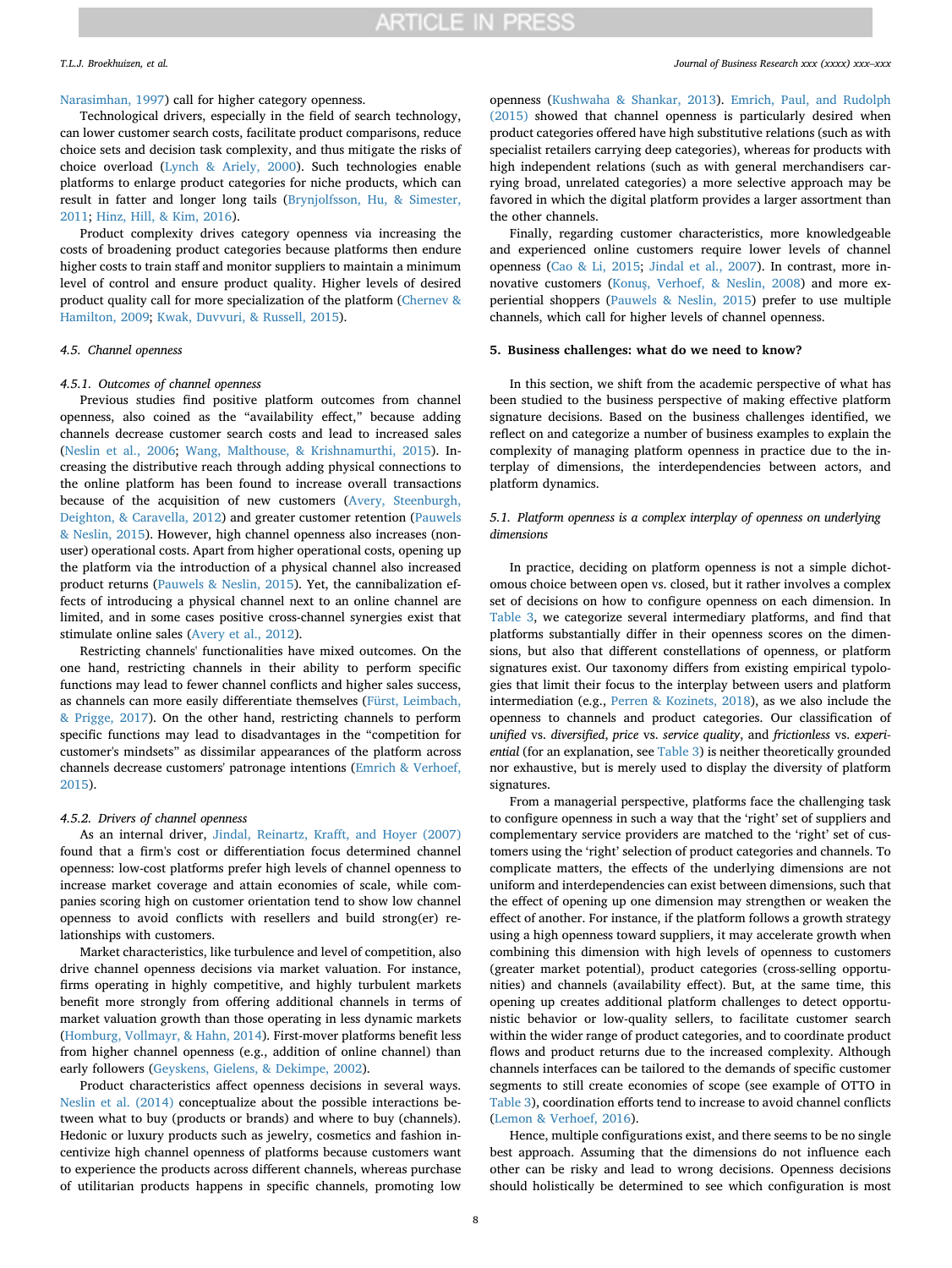<span id="page-8-0"></span>

| Taxonomy of real-world intermediary platform signatures.<br>Table 3 |                            |                                                                                                                                                                                                                                                                                                                                                                                                                                                                                                                                                       |                           |                            |                               |                                          |
|---------------------------------------------------------------------|----------------------------|-------------------------------------------------------------------------------------------------------------------------------------------------------------------------------------------------------------------------------------------------------------------------------------------------------------------------------------------------------------------------------------------------------------------------------------------------------------------------------------------------------------------------------------------------------|---------------------------|----------------------------|-------------------------------|------------------------------------------|
| Platform signature                                                  | Unified vs. diversified    |                                                                                                                                                                                                                                                                                                                                                                                                                                                                                                                                                       | Price vs. service quality |                            | Frictionless vs. experiential |                                          |
| Openness decisions regarding                                        | Unified shopping platforms | ed shopping platforms<br>Diversifi                                                                                                                                                                                                                                                                                                                                                                                                                                                                                                                    | Shopping club platforms   | Curated shopping platforms | Smart shopping platforms      | Customized shopping and social platforms |
| Examples                                                            | Amazon                     | OTTO                                                                                                                                                                                                                                                                                                                                                                                                                                                                                                                                                  | Brands4friends            | Outfittery                 | Mint                          | Threadless, Pinterest                    |
| Supplier access                                                     | High                       | Low                                                                                                                                                                                                                                                                                                                                                                                                                                                                                                                                                   | Low                       | High                       | Low                           | High                                     |
| Supplier authority                                                  | Low                        | High                                                                                                                                                                                                                                                                                                                                                                                                                                                                                                                                                  | Low                       | Low                        | Low                           | $_{\rm Low}$                             |
| Customer access                                                     | High                       | Low                                                                                                                                                                                                                                                                                                                                                                                                                                                                                                                                                   | Low                       | Low                        | High                          | High                                     |
| Customer authority                                                  | Low                        | Low-high                                                                                                                                                                                                                                                                                                                                                                                                                                                                                                                                              | Low                       | High                       | Low                           | High                                     |
| Complementary service providers access                              | High                       | Low-high                                                                                                                                                                                                                                                                                                                                                                                                                                                                                                                                              | Low                       | Low                        | Low-high                      | Low-high                                 |
| Complementary service providers authority                           | Low                        | Low-high                                                                                                                                                                                                                                                                                                                                                                                                                                                                                                                                              | Low                       | Low                        | Low-high                      | Low-high                                 |
| Categories                                                          | High                       | High                                                                                                                                                                                                                                                                                                                                                                                                                                                                                                                                                  | Low                       | Low-high                   | High                          | Low-high                                 |
| Channels                                                            | Low-high                   | High                                                                                                                                                                                                                                                                                                                                                                                                                                                                                                                                                  | Low                       | Low                        | Low                           | Low-high                                 |
| Platform signature                                                  | Example                    | Description                                                                                                                                                                                                                                                                                                                                                                                                                                                                                                                                           |                           |                            |                               | Focus                                    |
| Unified shopping platforms                                          | Amazon                     | Platforms that serve a wide range of customer segments using many suppliers, a great variety of product categories and channels, while<br>restricting authority of customers and suppliers to basic functions, and using a single communication interface: i.e., a single website.                                                                                                                                                                                                                                                                    |                           |                            |                               | Economies of scale                       |
| Diversified shopping platforms                                      | OTTO                       | Platforms that target multiple niches and adjusts their communication interfaces accordingly. A selective strategy is used toward a limited<br>number of suppliers, who are granted greater authority. Unique channel-product-customer combinations are created with specific<br>platform-based services, like shared family accounts and wallets.                                                                                                                                                                                                    |                           |                            |                               | Economies of scope                       |
| Shopping club platforms                                             | Brands4-friends            | available for members. The low openness on all portfolio aspects; that is, only a few suppliers at a time, targeted at club members only,<br>Platforms that have daily price promotions of single brand suppliers for a restricted set of product categories, which are temporarily                                                                                                                                                                                                                                                                   |                           |                            |                               | Price/transaction value                  |
| Curated shopping platforms                                          | Outfittery                 | Platforms that enable customers to interact with (human) advisors, who customize offerings based on personal conversations. Assortments<br>are procured across virtually all available suppliers using loose collaborations within a narrowly defined product category. The platform<br>only uses digital channels, offers many platform-based complementary services, and addresses narrow customer segments that have a<br>with limited complementary services using very narrowly-defined categories and channels, enables lowest price offerings. |                           |                            |                               | Service quality                          |
| Smart shopping platforms                                            | Mint                       | Platforms that assist customers to reduce effort using mobile applications for their purchase decisions across a wide range of products and<br>services, like financial and energy products. Platforms preselect a limited set of suppliers, using many external complementary services or<br>develop platform-based services, such as mental budgeting tools and planning support. Technological tools are used to cater to the<br>ess to pay.<br>higher willingne                                                                                   |                           |                            |                               | Reduce customer effort                   |
| Customized shopping and social platforms                            | Threadless, Pinterest      | Community-based platforms that offer customers (as well as suppliers), the opportunity to co-create value and customize their end product<br>using interactive toolkits that enhance the customer experience.<br>heterogeneous needs of the many customer segments.                                                                                                                                                                                                                                                                                   |                           |                            |                               | Enhance customer experience              |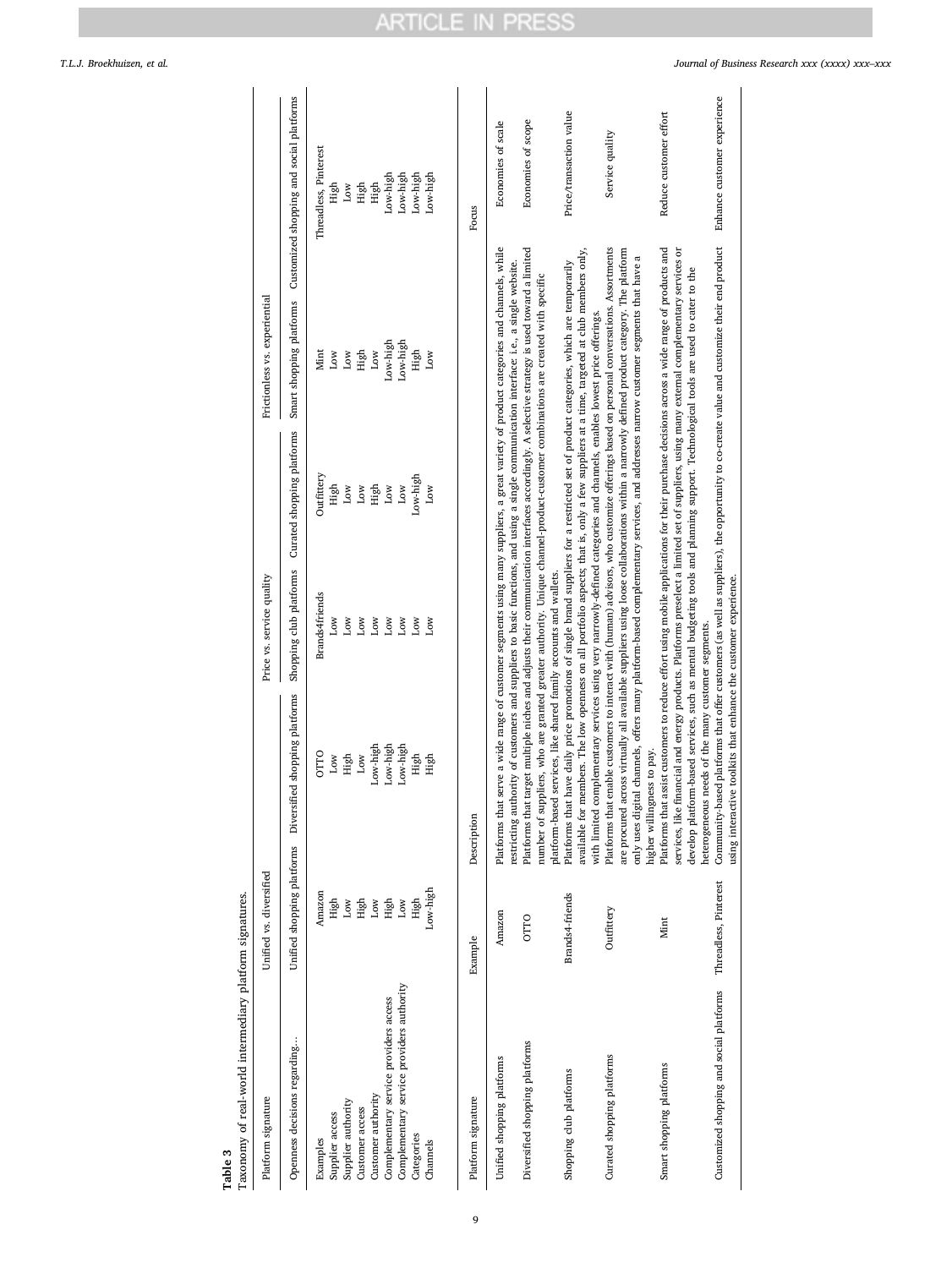successful, and fits given the characteristics of the demand side (customer heterogeneity, need for variety, quality and price consciousness), the supply side (heterogeneity in supply and quality), the product at hand (complexity), as well as the platform characteristics (orientation, prior success). Interdependencies between the openness dimensions can enable synergies but may also hamper the performance of other dimensions. What business need to know is how this openness framework can be used to identify opportunities and threats that emerge from the configuration of openness decisions across the dimensions, and their resulting synergetic and competitive effects, such that a desired platform signature can be formed.

#### *5.2. Openness decisions are subject to actor interdependencies and tradeoffs*

In the previous section, we identified the interdependencies (competitive or synergetic effects) that exist between dimensions, but interdependencies also exist between platform users ([De Reuver,](#page-11-68) [Verschuur, Nikayin, Cerpa, & Bouwman, 2015;](#page-11-68) [Wan et al., 2017\)](#page-12-13) such that improving the outcomes of one actor will influence the outcome (benefit or cost) of another user. Increased supplier openness may lead to a broader choice set for customers, but for suppliers it simultaneously increases competition that tightens profit margins. As platforms need to create value to both sides, actor interdependencies can cause tradeoffs to the platform: favoring one side will, in many cases, hurt the other side, as the different users have mixed and potentially conflicting strategic objectives and interests ([De Reuver et al., 2015](#page-11-68)). Although Cambridge Analytica benefitted from greater authority to collect more data from Facebook users, it harmed the privacy of Facebook users who lost confidence in the platform's integrity. Designing an effective platform signature thus becomes more complex as these tradeoffs will have to be considered simultaneously.

What business needs to know is how openness decisions engender tradeoffs by analyzing how favoring one type of user reduces value for other users. As not all openness decisions imply a tradeoff (a zero-sum or win-lose game), businesses also need to know under what circumstances openness decisions may create simultaneous benefits (a positive-sum or win-win game) for multiple users. Furthermore, business needs to acquire knowledge on how to resolve conflicts between users and maintain their commitment to the platform.

#### *5.3. Openness decisions are subject to platform dynamics*

Based on real-life business cases and case descriptions in articles, sufficient empirical evidence exists that platforms can deliberately change their openness, but that such decisions are also subject to, and influenced by past decisions and platform evolution [\(Eisenmann, 2008](#page-11-19); [Gawer & Cusumano, 2008](#page-11-9)). Platforms may change their organizational goals during platform evolution. New platforms usually focus on building user bases by offering a relatively small and well-defined set of product categories and channels, and then in growth phases deliberately open their channels and product categories to increase value for its users. But once critical masses appear on both user sides, platforms' strategic focus tends to shift from open (value creation) to closed (value appropriation) models. In time, with increasing competition between platforms, platforms' need for differentiation also becomes stronger, making it more likely that they will secure exclusivity in supply and/or develop unique platform-based products.

A platform's evolution does not always follow a predictable path, as specific events (e.g., scandals, market updates) may pressure platforms to react and adjust their openness strategy. Etsy, an online marketplace for arts and crafts supplies, was pushed to alter its openness strategy in response to shareholder pressure [\(Gelles, 2017](#page-11-69)). In an attempt to win back lost customers, Etsy expanded on its platform-based services by more strongly assuring refunding in case of problems, and by restricting access to a smaller set of suppliers and limiting their authority to set price conditions (i.e., mandatory use of all-inclusive pricing).

Although platforms may be more powerful than their users, they need to be cautious when restricting platform openness to capture more rents. Such decisions may help to capture more value in the short run, but may backfire in the long run by increasing conflicts and distrust that lower users' willingness to support and transact via the platform. Such restrictions can have long-lasting effects on platform performance, as existing customers tend to leave when they can no longer find their preferred suppliers, complementary services, channels and categories (cf. [Neslin & Shankar, 2009](#page-12-26); [Payne & Frow, 2004](#page-12-27)).

What business needs to know is how to project the implications of openness decisions to account for endogenous dynamics and changing platform objectives. Such information is needed upfront, as platform decisions become more rigid and difficult to change over time.<sup>8</sup> Furthermore, platforms need to know to what degree restricting openness (using a variety of measures that vary in severity) harms their power and affects their short-term and long-term performance.

### <span id="page-9-0"></span>**6. Research challenges in platform openness research: how to move forward?**

Based on what we already know [\(Section 4\)](#page-5-0) and need to know ([Section 5](#page-7-0)), we identify four research challenges that may guide future research on platform openness regarding (a) its conceptualization and measurement, (b) the identification of drivers and outcomes, (c) the incorporation of interdependencies, and (d) the incorporation of platform dynamics.

#### *6.1. Conceptualizing and measuring platform openness*

Little agreement exists in the literature on how to dimensionalize and measure the concept of platform openness. One of the reasons for this lack is that it is a multidimensional construct that can be measured – at different levels (cf. [Ondrus et al., 2015;](#page-12-3) [Thomas et al., 2014](#page-12-1)) – both objectively and subjectively. To resolve ambiguity and stimulate cumulativeness of research, scholars should clearly define (a) the level of measurement (at what level: organization, intermediary, ecosystem?), (b) how openness is measured (objective vs. subjective, inclusion of dimensions), and (c) which users are reflecting upon openness.

Openness can be measured objectively and subjectively. Studies that objectively measure openness typically analyze the impact of factual platform changes to openness on market outcomes (cf. [Boudreau, 2010](#page-11-7); [Wessel, Thies, & Benlian, 2017\)](#page-12-17), while subjective studies use survey techniques to measure platform openness through the eyes of its users in order to assess the impact of openness perceptions on user attitudes, intentions and behaviors ([Benlian et al., 2015\)](#page-11-34). A first limitation is that studies – from both streams – largely ignore the inclusion of customers (for a notable exception, see [Song, Baker, Wang, Choi, & Bhattacherjee,](#page-12-28) [2018\)](#page-12-28). To account for the multiple users, it is important that future research is not limited to the supply side, but also incorporates the customer side. Second, most scholars agree on the multidimensionality of platform openness ([Benlian et al., 2015\)](#page-11-34), yet, very few studies specify subdimensions (access and authority) and identify the non-actor aspects. Future research should structurally identify and measure the (sub)dimensions of platform openness for both actor- and nonfactorspecific aspects. Third, extant research ignores the interrelationship between objective platform changes and platform signature. Future research should explore how users interpret objective platform dimensions to construct platform signatures, identifying whether they make inferences per dimension, or make holistic evaluations. Studies in the field of open innovation initiatives (e.g., open source software,

<span id="page-9-1"></span> $^8$  The business model literature also argues that business models become more difficult to change over time, as companies invest and optimize business processes, and because customers get attuned to the use of certain channels and availability of product categories [\(Christensen, Bartman, & Van Bever, 2016\)](#page-11-70).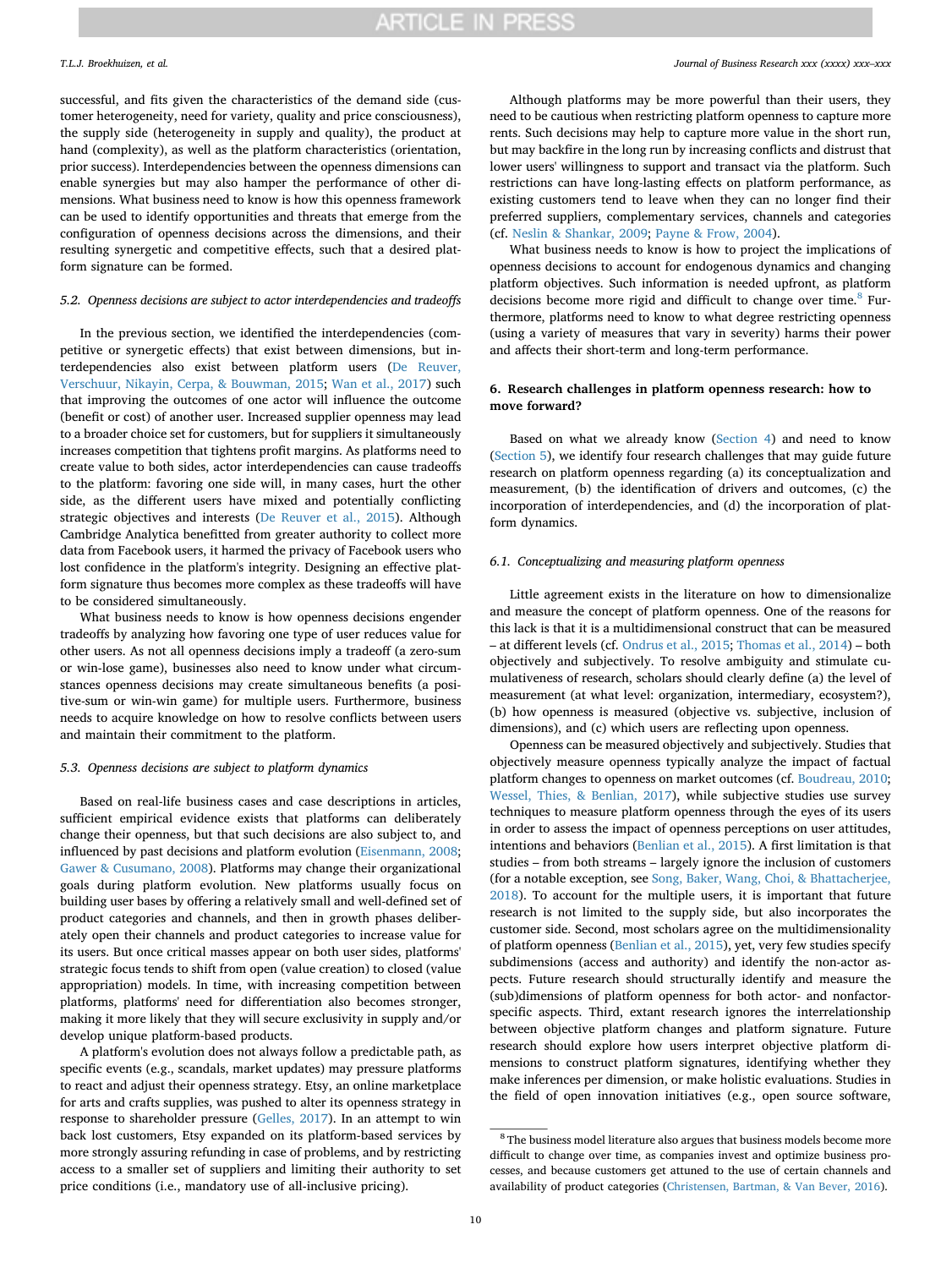crowdsourcing) may provide useful insights into how objective changes to the platform (related to access and authority) relate to the perceptions of suppliers (cf. [Wessel et al., 2017\)](#page-12-17), while studies in the field of co-creation may help to understand how customers perceive and interpret the authority dimension ([Balka et al., 2014;](#page-11-13) [Cui & Wu, 2016](#page-11-14)).

#### *6.2. Identification of drivers and outcomes*

Although many studies acknowledge that platforms make changes to openness ([Eisenmann, 2007;](#page-11-35) [Gawer, 2009](#page-11-36); [Thomas et al., 2014](#page-12-1); [West, 2003](#page-12-16)), few studies systematically identify the *drivers* of such changes to platform openness. A starting point is to collect data from various platforms from various industries to assess how industry (customer, supplier, competitor, market and technology) and internal characteristics (platform maturity, orientation, prior success) may drive platform openness.

Similarly, although openness has been postulated to influence several platform *outcomes*, including control [\(Boudreau, 2010\)](#page-11-7), cost sharing ([Eisenmann et al., 2006\)](#page-11-1), coordination issues [\(De Reuver et al.,](#page-11-68) [2015;](#page-11-68) [Gawer & Cusumano, 2002](#page-11-29)), market growth ([Boudreau, 2010](#page-11-7)), innovation ([Boudreau, 2012\)](#page-11-26), ability to create and capture value ([Parker & Van Alstyne, 2017](#page-12-0); [West, 2003](#page-12-16)), few studies empirically test the effect of openness on such outcomes.

An important reason for the limited number of studies studying the drivers and outcomes lies in the dynamic nature of changes to platform openness (temporal effects, path dependencies) that complicates the establishment of cause-and-effect relationships. Most studies are therefore restricted to quasi-experimental designs by linking platform changes to its openness with longitudinal data on (performance) outcomes. Empirical studies are limited to measuring intermediate performance outcomes in terms of value creation like market growth or innovation [\(Boudreau, 2010, 2012\)](#page-11-7), but ignore the financial outcomes like value appropriation and profitability. Furthermore, in relation to the multidimensional nature, many scholars consider the impact of openness at an aggregate level, but do not investigate how the distinctive subdimensions of access and authority may differentially impact growth, value creation and value appropriation. In this respect, [Wan et al. \(2017\)](#page-12-13) have already suggested that subdimensions of the same openness dimension may have opposite effects; for example, supplier access may stimulate competition between the platform and its suppliers, while supplier authority may stimulate collaboration. More research is needed to empirically test the causal relationships between the drivers and openness, and between openness and outcomes. Quasiexperimental designs can provide initial insights and help to further specify the nomological net surrounding platform openness.

#### *6.3. Incorporation of interdependencies*

Many studies point to the role of interdependencies and how they may affect openness decisions and outcomes. Yet, few of these studies make these interdependencies between dimensions and between actors explicit, and even fewer test them empirically.

Regarding dimension interdependencies, future research should measure the multiple dimensions simultaneously, and not limit the analyses to individual dimensions, as this ignores the likely interplay between dimensions and can potentially bias results.

Regarding actor interdependencies, it is important to understand how decisions impact the distribution of benefits across actors to find out how platforms can maintain high levels of cooperation among multiple, self-interested contributors, who may have conflictive interests. When users perceive platforms to appropriate an unfair share of benefits, suppliers and customers may circumvent the platform and transact outside the platform, or suppliers may collectively create a new competing platform [\(Wan et al., 2017](#page-12-13)). Organizational research on umbrella organizations, in which a powerful network firm guides and coordinates a network of independent firms operating under a uniform

entity (cf. [Wincent, Thorgren, & Anokhin, 2014\)](#page-12-29), may provide useful insights into how to secure users' cooperation. Furthermore, to determine how parties respond to platform decisions, psychological experiments can assess users' fairness perceptions and (changed) usage intentions in response to platform changes that favor focal users or the other side.

#### *6.4. Incorporation of platform dynamics*

Existing studies often acknowledge but do not explicitly address the dynamics of openness decisions. Yet, as such decisions are clearly influenced by previous decisions and have a temporal dimension, it is important to address and incorporate feedback loops into future conceptual models ([Rahmandad & Sibdari, 2012\)](#page-12-30).

For certain IT or mobile platforms, scholars can relatively easily track openness decisions (e.g., changes in platform features, supplier scope, product offerings, channel availability), and/or shifts in platform goals (e.g., hiring of new CEOs), and link them to platform outcomes (user participation, user satisfaction, market share). To measure and analyze these dynamics, multivariate time-series econometric models like, for example, Vector-Autoregressive (VAR) models (see e.g. [Leeflang, Wieringa, Bijmolt, & Pauwels, 2017](#page-11-71)) are useful, as they explicitly incorporate over-time dynamics and feedback effects. Such models, however, are often demanding regarding data, the latter not always (sufficiently) being available. In such circumstances, agentbased models or simulation (games) can be a viable alternative to generate the required data to mimic the platform dynamics and assess the (dynamic) impact of openness' decisions on outcomes [\(Rahmandad](#page-12-30) [& Sibdari, 2012\)](#page-12-30).

### <span id="page-10-0"></span>**7. Conclusion**

The concept of platform openness has recently received much scholarly interest. This study is a first attempt to synthesize the existing knowledge on drivers, dimensions and outcomes of digital platform openness. Using a simple research framework, we take stock of the existing findings that relate to the dimensions underlying a platform's signature on openness. This overarching research framework may help researchers and practitioners to understand under which circumstances platforms are more likely to use an open or closed strategy, and predict the consequences of making changes to the platform openness for the platform and its users.

We identify three research challenges – interplay between dimensions, interdependencies between actors, and platform dynamics – that complicate the management of platform openness. Based on this, we provide several avenues for future research to advance research and address apparent research challenges. Although extant research has made significant progress in defining openness, much work remains to be done to understand the specific drivers and outcomes of openness, its interdependencies and dynamics. We hope that our work, and our research framework in particular, spurs researchers to advance openness research to inform both theory and practice.

#### **Acknowledgement**

We would like to thank Rissa Bouwsema for her support and technical assistance regarding the literature review.

#### **Appendix A. Supplementary data**

Supplementary data to this article can be found online at [https://](https://doi.org/10.1016/j.jbusres.2019.07.001) [doi.org/10.1016/j.jbusres.2019.07.001.](https://doi.org/10.1016/j.jbusres.2019.07.001)

#### **References**

<span id="page-10-1"></span>[Alexy, O., West, J., Klapper, H., & Reitzig, M. \(2018\). Surrendering control to gain](http://refhub.elsevier.com/S0148-2963(19)30408-4/rf0005)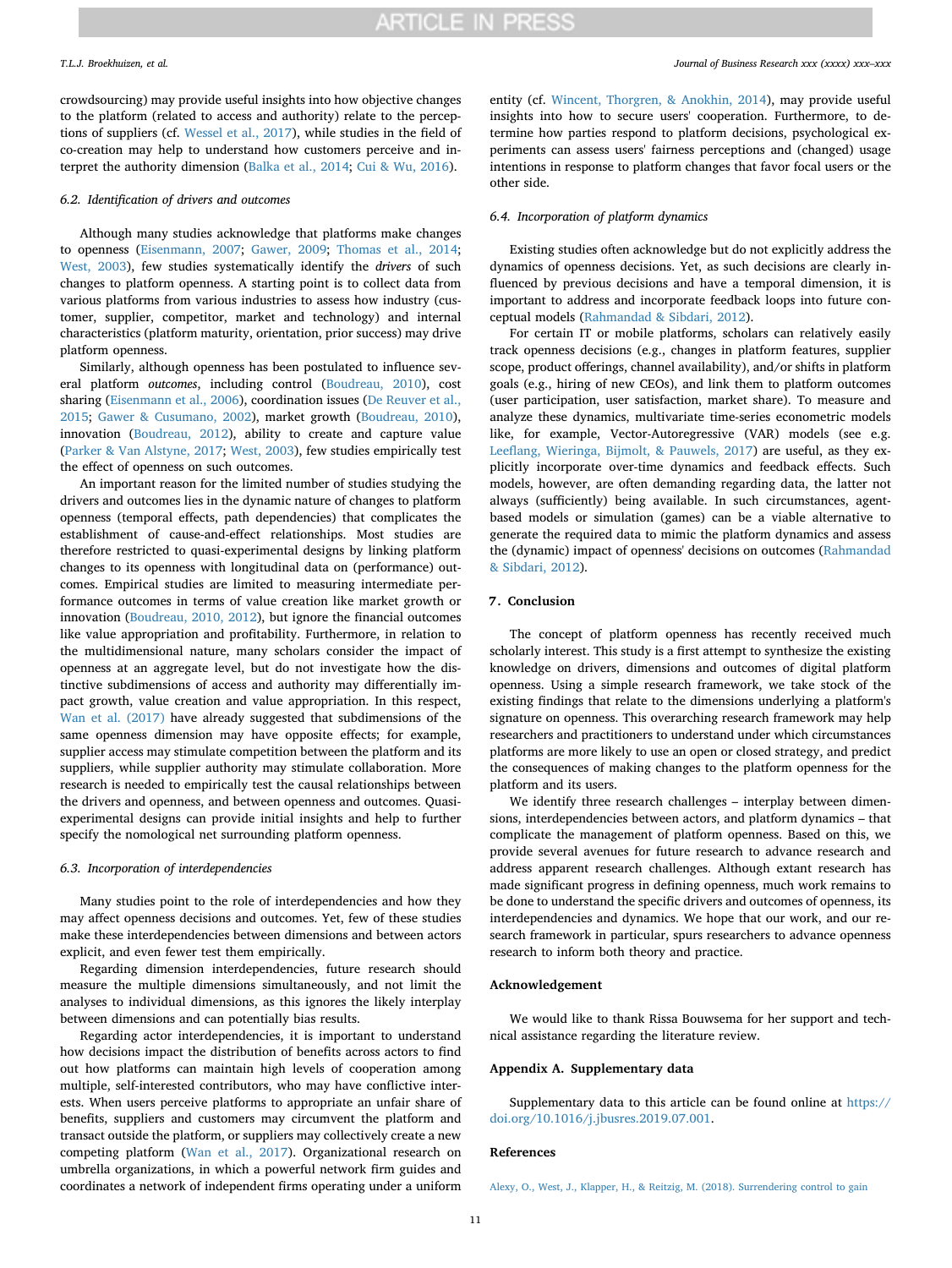[advantage: Reconciling openness and the resource-based view of the firm.](http://refhub.elsevier.com/S0148-2963(19)30408-4/rf0005) *Strategic [Management Journal, 39](http://refhub.elsevier.com/S0148-2963(19)30408-4/rf0005)*(6), 1704–1727.

- <span id="page-11-32"></span>[Arksey, H., & O'Malley, L. \(2005\). Scoping studies: Towards a methodological framework.](http://refhub.elsevier.com/S0148-2963(19)30408-4/rf0010) *[International Journal of Social Research Methods, 8](http://refhub.elsevier.com/S0148-2963(19)30408-4/rf0010)*(1), 19–32.
- <span id="page-11-58"></span>[Avery, J., Steenburgh, T. J., Deighton, J., & Caravella, M. \(2012\). Adding bricks to clicks:](http://refhub.elsevier.com/S0148-2963(19)30408-4/rf0020) [Predicting the patterns of cross-channel elasticities over time.](http://refhub.elsevier.com/S0148-2963(19)30408-4/rf0020) *Journal of Marketing, 76*[\(3\), 96–111](http://refhub.elsevier.com/S0148-2963(19)30408-4/rf0020).
- <span id="page-11-13"></span>[Balka, K., Raasch, C., & Herstatt, C. \(2014\). The effect of selective openness on value](http://refhub.elsevier.com/S0148-2963(19)30408-4/rf0025) creation in user innovation communities. *[Journal of Product Innovation Management,](http://refhub.elsevier.com/S0148-2963(19)30408-4/rf0025) 31*[\(2\), 392–407.](http://refhub.elsevier.com/S0148-2963(19)30408-4/rf0025)
- <span id="page-11-34"></span>[Benlian, A., Hilkert, D., & Hess, T. \(2015\). How open is this platform? The meaning and](http://refhub.elsevier.com/S0148-2963(19)30408-4/rf0030) [measurement of platform openness from the complementors' perspective.](http://refhub.elsevier.com/S0148-2963(19)30408-4/rf0030) *Journal of [Information Technology, 30](http://refhub.elsevier.com/S0148-2963(19)30408-4/rf0030)*(3), 209–228.
- <span id="page-11-4"></span>[Binken, J. L., & Stremersch, S. \(2009\). The effect of superstar software on hardware sales](http://refhub.elsevier.com/S0148-2963(19)30408-4/rf0035) in system markets. *[Journal of Marketing, 73](http://refhub.elsevier.com/S0148-2963(19)30408-4/rf0035)*(2), 88–104.
- <span id="page-11-7"></span>[Boudreau, K. \(2010\). Open platform strategies and innovation: Granting access vs. de](http://refhub.elsevier.com/S0148-2963(19)30408-4/rf0040)volving control. *[Management Science, 56](http://refhub.elsevier.com/S0148-2963(19)30408-4/rf0040)*(10), 1849–1872.
- <span id="page-11-26"></span>[Boudreau, K. J. \(2012\). Let a thousand flowers bloom? An early look at large numbers of](http://refhub.elsevier.com/S0148-2963(19)30408-4/rf0045) [software app developers and patterns of innovation.](http://refhub.elsevier.com/S0148-2963(19)30408-4/rf0045) *Organization Science, 23*(5), [1409–1427](http://refhub.elsevier.com/S0148-2963(19)30408-4/rf0045).
- <span id="page-11-27"></span>[Boudreau, K. J., & Jeppesen, L. B. \(2015\). Unpaid crowd complementors: The platform](http://refhub.elsevier.com/S0148-2963(19)30408-4/rf0050) network effect mirage. *[Strategic Management Journal, 36](http://refhub.elsevier.com/S0148-2963(19)30408-4/rf0050)*(12), 1761–1777.
- <span id="page-11-54"></span>[Brynjolfsson, E., Hu, Y., & Simester, D. \(2011\). Goodbye Pareto principle, hello long tail:](http://refhub.elsevier.com/S0148-2963(19)30408-4/rf0055) [The effect of search costs on the concentration of product sales.](http://refhub.elsevier.com/S0148-2963(19)30408-4/rf0055) *Management Science, 57*[\(8\), 1373–1386.](http://refhub.elsevier.com/S0148-2963(19)30408-4/rf0055)
- <span id="page-11-50"></span>[Cachon, G. P., Terwiesch, C., & Xu, Y. \(2008\). On the effects of consumer search and firm](http://refhub.elsevier.com/S0148-2963(19)30408-4/rf0060) [entry in a multiproduct competitive market.](http://refhub.elsevier.com/S0148-2963(19)30408-4/rf0060) *Marketing Science, 27*(3), 461–473.
- <span id="page-11-65"></span>[Cao, L., & Li, L. \(2015\). The impact of cross-channel integration on retailers' sales growth.](http://refhub.elsevier.com/S0148-2963(19)30408-4/rf0070) *[Journal of Retailing, 91](http://refhub.elsevier.com/S0148-2963(19)30408-4/rf0070)*(2), 198–216.
- <span id="page-11-43"></span>[Cavusoglu, H., Phan, T. Q., Cavusoglu, H., & Airoldi, E. M. \(2016\). Assessing the impact of](http://refhub.elsevier.com/S0148-2963(19)30408-4/rf0075) [granular privacy controls on content sharing and disclosure on Facebook.](http://refhub.elsevier.com/S0148-2963(19)30408-4/rf0075) *Information [Systems Research, 27](http://refhub.elsevier.com/S0148-2963(19)30408-4/rf0075)*(4), 848–879.
- <span id="page-11-28"></span>[Ceccagnoli, M., Forman, C., Huang, P., & Wu, D. J. \(2012\). Cocreation of value in a](http://refhub.elsevier.com/S0148-2963(19)30408-4/rf0080) [platform ecosystem! The case of enterprise software.](http://refhub.elsevier.com/S0148-2963(19)30408-4/rf0080) *MIS Quarterly,* 263–290.
- <span id="page-11-8"></span>[Cennamo, C. \(2018\). Building the value of next-generation platforms: the paradox of](http://refhub.elsevier.com/S0148-2963(19)30408-4/rf0085) diminishing returns. *[Journal of Management, 44](http://refhub.elsevier.com/S0148-2963(19)30408-4/rf0085)*(8), 3038–3069.

<span id="page-11-2"></span>[Cennamo, C., & Santalo, J. \(2013\). Platform competition: Strategic trade-offs in platform](http://refhub.elsevier.com/S0148-2963(19)30408-4/rf0090) markets. *[Strategic Management Journal, 34](http://refhub.elsevier.com/S0148-2963(19)30408-4/rf0090)*(11), 1331–1350.

- <span id="page-11-18"></span>[Cennamo, C., & Santalo, J. \(2015\). How to avoid platform traps.](http://refhub.elsevier.com/S0148-2963(19)30408-4/rf0095) *MIT Sloan Management [Review, 57](http://refhub.elsevier.com/S0148-2963(19)30408-4/rf0095)*(1), 12.
- <span id="page-11-49"></span>[Chernev, A., Böckenholt, U., & Goodman, J. \(2015\). Choice overload: A conceptual re](http://refhub.elsevier.com/S0148-2963(19)30408-4/rf0100)view and meta-analysis. *[Journal of Consumer Psychology, 25](http://refhub.elsevier.com/S0148-2963(19)30408-4/rf0100)*(2), 333–358.
- <span id="page-11-56"></span>[Chernev, A., & Hamilton, R. \(2009\). Assortment size and option attractiveness in con](http://refhub.elsevier.com/S0148-2963(19)30408-4/rf0105)sumer choice among retailers. *[Journal of Marketing Research, 46](http://refhub.elsevier.com/S0148-2963(19)30408-4/rf0105)*(3), 410–420.
- <span id="page-11-70"></span>[Christensen, C. M., Bartman, T., & Van Bever, D. \(2016\). The hard truth about business](http://refhub.elsevier.com/S0148-2963(19)30408-4/rf0110) model innovation. *[MIT Sloan Management Review, 58](http://refhub.elsevier.com/S0148-2963(19)30408-4/rf0110)*(1), 31.
- <span id="page-11-5"></span>[Claussen, J., Essling, C., & Kretschmer, T. \(2015\). When less can be more–Setting tech](http://refhub.elsevier.com/S0148-2963(19)30408-4/rf0115)[nology levels in complementary goods markets.](http://refhub.elsevier.com/S0148-2963(19)30408-4/rf0115) *Research Policy, 44*(2), 328–339.
- <span id="page-11-14"></span>[Cui, A. S., & Wu, F. \(2016\). Utilizing customer knowledge in innovation: Antecedents and](http://refhub.elsevier.com/S0148-2963(19)30408-4/rf0125) [impact of customer involvement on new product performance.](http://refhub.elsevier.com/S0148-2963(19)30408-4/rf0125) *Journal of the Academy [of Marketing Science, 44](http://refhub.elsevier.com/S0148-2963(19)30408-4/rf0125)*(4), 516–538.
- <span id="page-11-51"></span>[Datta, H., Knox, G., & Bronnenberg, B. J. J. A. M. \(2018\). Changing their tune: How](http://refhub.elsevier.com/S0148-2963(19)30408-4/rf0130) [consumers' adoption of online streaming affects music consumption and discovery.](http://refhub.elsevier.com/S0148-2963(19)30408-4/rf0130) *[Marketing Science, 37](http://refhub.elsevier.com/S0148-2963(19)30408-4/rf0130)*(1), 5–21.
- <span id="page-11-23"></span>[De Haan, E., Kannan, P. K., Verhoef, P. C., & Wiesel, T. \(2018\). Device switching in online](http://refhub.elsevier.com/S0148-2963(19)30408-4/rf0135) [purchasing: examining the strategic contingencies.](http://refhub.elsevier.com/S0148-2963(19)30408-4/rf0135) *Journal of Marketing, 82*(5), 1–19.
- <span id="page-11-68"></span>[De Reuver, M., Verschuur, E., Nikayin, F., Cerpa, N., & Bouwman, H. \(2015\). Collective](http://refhub.elsevier.com/S0148-2963(19)30408-4/rf0140) [action for mobile payment platforms: A case study on collaboration issues between](http://refhub.elsevier.com/S0148-2963(19)30408-4/rf0140) banks and telecom operators. *[Electronic Commerce Research and Applications, 14](http://refhub.elsevier.com/S0148-2963(19)30408-4/rf0140)*(5), [331–344](http://refhub.elsevier.com/S0148-2963(19)30408-4/rf0140).
- <span id="page-11-19"></span>[Eisenmann, T. \(2008\). Managing proprietary and shared platforms.](http://refhub.elsevier.com/S0148-2963(19)30408-4/rf0150) *California Management Review, 50*[\(4\), 31–53](http://refhub.elsevier.com/S0148-2963(19)30408-4/rf0150).
- <span id="page-11-1"></span>[Eisenmann, T., Parker, G., & Van Alstyne, M. W. \(2006\). Strategies for two-sided markets.](http://refhub.elsevier.com/S0148-2963(19)30408-4/rf0155) *[Harvard Business Review, 84](http://refhub.elsevier.com/S0148-2963(19)30408-4/rf0155)*(10), 92.
- <span id="page-11-35"></span>Eisenmann, T. R. (2007). *[Managing proprietary and shared platforms: A life-cycle view.](http://refhub.elsevier.com/S0148-2963(19)30408-4/rf0160)* [Division of Research, Harvard Business School.](http://refhub.elsevier.com/S0148-2963(19)30408-4/rf0160)
- <span id="page-11-10"></span>Eisenmann, T. R., Parker, G., & Van Alstyne, M. (2009). Opening platforms: How, when and why?. Platforms, markets and innovation, (ed. Gawer, 2009), 131–162.
- <span id="page-11-21"></span>[Emrich, O., Paul, M., & Rudolph, T. \(2015\). Shopping benefits of multichannel assortment](http://refhub.elsevier.com/S0148-2963(19)30408-4/rf0165) [integration and the moderating role of retailer type.](http://refhub.elsevier.com/S0148-2963(19)30408-4/rf0165) *Journal of Retailing, 91*(2), [326–342](http://refhub.elsevier.com/S0148-2963(19)30408-4/rf0165).
- <span id="page-11-60"></span>[Emrich, O., & Verhoef, P. C. \(2015\). The impact of a homogenous versus a prototypical](http://refhub.elsevier.com/S0148-2963(19)30408-4/rf0170) [Web design on online retail patronage for multichannel providers.](http://refhub.elsevier.com/S0148-2963(19)30408-4/rf0170) *International [Journal of Research in Marketing, 32](http://refhub.elsevier.com/S0148-2963(19)30408-4/rf0170)*(4), 363–374.
- <span id="page-11-44"></span>[Fang, Y., Qureshi, I., Sun, H., McCole, P., Ramsey, E., & Lim, K. H. \(2014\). Trust, sa](http://refhub.elsevier.com/S0148-2963(19)30408-4/rf0175)[tisfaction, and online repurchase intention: The moderating role of perceived effec](http://refhub.elsevier.com/S0148-2963(19)30408-4/rf0175)[tiveness of e-commerce institutional mechanisms.](http://refhub.elsevier.com/S0148-2963(19)30408-4/rf0175) *MIS Quarterly, 38*(2), 407–427.
- <span id="page-11-25"></span>[Franke, N., Schreier, M., & Kaiser, U. \(2010\). The "I designed it myself" effect in mass](http://refhub.elsevier.com/S0148-2963(19)30408-4/rf0180) customization. *[Management Science, 56](http://refhub.elsevier.com/S0148-2963(19)30408-4/rf0180)*(1), 125–140. [Fürst, A., Leimbach, M., & Prigge, J. K. \(2017\). Organizational multichannel differ-](http://refhub.elsevier.com/S0148-2963(19)30408-4/rf0185)
- <span id="page-11-59"></span>[entiation: An analysis of its impact on channel relationships and company sales](http://refhub.elsevier.com/S0148-2963(19)30408-4/rf0185) success. *[Journal of Marketing, 81](http://refhub.elsevier.com/S0148-2963(19)30408-4/rf0185)*(1), 59–82.

<span id="page-11-36"></span>[Gawer, A. \(2009\). Platform dynamics and strategies: from products to services.](http://refhub.elsevier.com/S0148-2963(19)30408-4/rf9015) *Platforms, markets and innovation*. *45*. *[Platforms, markets and innovation](http://refhub.elsevier.com/S0148-2963(19)30408-4/rf9015)* (pp. 57–). .

<span id="page-11-6"></span>[Gawer, A. \(2014\). Bridging differing perspectives on technological platforms: Toward an](http://refhub.elsevier.com/S0148-2963(19)30408-4/rf0190) [integrative framework.](http://refhub.elsevier.com/S0148-2963(19)30408-4/rf0190) *Research Policy, 43*(7), 1239–1249.

- <span id="page-11-29"></span>Gawer, A., & Cusumano, M. A. (2002). *[Platform leadership: How Intel, Microsoft, and Cisco](http://refhub.elsevier.com/S0148-2963(19)30408-4/rf0195) drive industry innovation. Vol. 5*[, Boston: Harvard Business School Press29–30](http://refhub.elsevier.com/S0148-2963(19)30408-4/rf0195).
- <span id="page-11-9"></span>[Gawer, A., & Cusumano, M. A. \(2008\). How companies become platform leaders.](http://refhub.elsevier.com/S0148-2963(19)30408-4/rf0200) *MIT [Sloan Management Review, 49](http://refhub.elsevier.com/S0148-2963(19)30408-4/rf0200)*(2), 28.
- <span id="page-11-39"></span>[Gebauer, J., Füller, J., & Pezzei, R. \(2013\). The dark and the bright side of co-creation:](http://refhub.elsevier.com/S0148-2963(19)30408-4/rf0205) [Triggers of member behavior in online innovation communities.](http://refhub.elsevier.com/S0148-2963(19)30408-4/rf0205) *Journal of Business Research, 66*[\(9\), 1516–1527.](http://refhub.elsevier.com/S0148-2963(19)30408-4/rf0205)
- <span id="page-11-16"></span>[Gebregiorgis, S. A., & Altmann, J. \(2015\). IT service platforms: Their value creation](http://refhub.elsevier.com/S0148-2963(19)30408-4/rf0210) [model and the impact of their level of openness on their adoption.](http://refhub.elsevier.com/S0148-2963(19)30408-4/rf0210) *Procedia Computer [Science, 68](http://refhub.elsevier.com/S0148-2963(19)30408-4/rf0210)*, 173–187.
- <span id="page-11-69"></span>Gelles (2017). Inside the revolution at Etsy. New York Times, November 15. Available at <https://www.nytimes.com/2017/11/25/business/etsy-josh-silverman.html>.
- <span id="page-11-63"></span>[Geyskens, I., Gielens, K., & Dekimpe, M. G. \(2002\). The market valuation of internet](http://refhub.elsevier.com/S0148-2963(19)30408-4/rf0220) channel additions. *[Journal of Marketing, 66](http://refhub.elsevier.com/S0148-2963(19)30408-4/rf0220)*(2), 102–119.
- <span id="page-11-30"></span>[Grøtnes, E. \(2009\). Standardization as open innovation: Two cases from the mobile in](http://refhub.elsevier.com/S0148-2963(19)30408-4/rf0230)dustry. *[Information Technology & People, 22](http://refhub.elsevier.com/S0148-2963(19)30408-4/rf0230)*(4), 367–381.
- <span id="page-11-3"></span>[Hagiu, A., & Wright, J. \(2018\). Controlling vs. enabling.](http://refhub.elsevier.com/S0148-2963(19)30408-4/rf0240) *Management Science, 65*(2), [577–595](http://refhub.elsevier.com/S0148-2963(19)30408-4/rf0240).
- <span id="page-11-31"></span>[Heidenreich, S., Wittkowski, K., Handrich, M., & Falk, T. \(2015\). The dark side of cus](http://refhub.elsevier.com/S0148-2963(19)30408-4/rf0245)[tomer co-creation: Exploring the consequences of failed co-created services.](http://refhub.elsevier.com/S0148-2963(19)30408-4/rf0245) *Journal [of the Academy of Marketing Science, 43](http://refhub.elsevier.com/S0148-2963(19)30408-4/rf0245)*(3), 279–296.
- <span id="page-11-40"></span>[Hennigs, N., Wiedmann, K. P., & Klarmann, C. \(2012\). Luxury brands in the digital](http://refhub.elsevier.com/S0148-2963(19)30408-4/rf0250) [age–exclusivity versus ubiquity.](http://refhub.elsevier.com/S0148-2963(19)30408-4/rf0250) *Marketing Review St. Gallen, 29*(1), 30–35.
- <span id="page-11-24"></span>[Herhausen, D., Binder, J., Schoegel, M., & Herrmann, A. \(2015\). Integrating bricks with](http://refhub.elsevier.com/S0148-2963(19)30408-4/rf0255) [clicks: Retailer-level and channel-level outcomes of online–offline channel integra](http://refhub.elsevier.com/S0148-2963(19)30408-4/rf0255)tion. *[Journal of Retailing, 91](http://refhub.elsevier.com/S0148-2963(19)30408-4/rf0255)*(2), 309–325.
- <span id="page-11-33"></span>[Hilkert, D., Benlian, A., Sarstedt, M., & Hess, T. \(2011\).](http://refhub.elsevier.com/S0148-2963(19)30408-4/rf0260) *Perceived software platform [openness: The scale and its impact on developer satisfaction](http://refhub.elsevier.com/S0148-2963(19)30408-4/rf0260)*.
- <span id="page-11-55"></span>[Hinz, O., Hill, S., & Kim, J.-Y. \(2016\). TV's dirty little secret: The negative effect of](http://refhub.elsevier.com/S0148-2963(19)30408-4/rf0265) popular TV on online auction sales. *[Management Information Systems, 40](http://refhub.elsevier.com/S0148-2963(19)30408-4/rf0265)*(3), 623–644.
- <span id="page-11-62"></span>[Homburg, C., Vollmayr, J., & Hahn, A. \(2014\). Firm value creation through major channel](http://refhub.elsevier.com/S0148-2963(19)30408-4/rf0270) [expansions: Evidence from an event study in the United States, Germany, and China.](http://refhub.elsevier.com/S0148-2963(19)30408-4/rf0270) *[Journal of Marketing, 78](http://refhub.elsevier.com/S0148-2963(19)30408-4/rf0270)*(3), 38–61.
- <span id="page-11-47"></span>[Iyengar, S. S., & Lepper, M. R. \(2000\). When choice is demotivating: Can one desire too](http://refhub.elsevier.com/S0148-2963(19)30408-4/rf0280) much of a good thing? *[Journal of Personality and Social Psychology, 79](http://refhub.elsevier.com/S0148-2963(19)30408-4/rf0280)*(6), 995–1006. [Jacobides, M. G., Cennamo, C., & Gawer, A. \(2018\). Towards a theory of ecosystems.](http://refhub.elsevier.com/S0148-2963(19)30408-4/rf0285)
- <span id="page-11-61"></span><span id="page-11-20"></span>*[Strategic Management Journal, 39](http://refhub.elsevier.com/S0148-2963(19)30408-4/rf0285)*(8), 2255–2276. [Jindal, R. P., Reinartz, W., Krafft, M., & Hoyer, W. D. \(2007\). Determinants of the variety](http://refhub.elsevier.com/S0148-2963(19)30408-4/rf0290)
- <span id="page-11-15"></span>of routes to market. *[International Journal of Research in Marketing, 24](http://refhub.elsevier.com/S0148-2963(19)30408-4/rf0290)*(1), 17–29. [Kannan, P. K. \(2017\). Digital marketing: A framework, review and research agenda.](http://refhub.elsevier.com/S0148-2963(19)30408-4/rf0300)
- *[International Journal of Research in Marketing, 34](http://refhub.elsevier.com/S0148-2963(19)30408-4/rf0300)*(1), 22–45.
- <span id="page-11-22"></span>[Kleinlercher, K., Emrich, O., Herhausen, D., Verhoef, P. C., & Rudolph, T. \(2018\).](http://refhub.elsevier.com/S0148-2963(19)30408-4/rf0305) [Websites as information hubs: How informational channel integration and shopping](http://refhub.elsevier.com/S0148-2963(19)30408-4/rf0305) [benefit density interact in steering customers to the physical store.](http://refhub.elsevier.com/S0148-2963(19)30408-4/rf0305) *Journal of the [Association for Consumer Research, 3](http://refhub.elsevier.com/S0148-2963(19)30408-4/rf0305)*(3), 330–342.
- <span id="page-11-66"></span>[Konuş, U., Verhoef, P. C., & Neslin, S. A. \(2008\). Multichannel shopper segments and their](http://refhub.elsevier.com/S0148-2963(19)30408-4/rf0310) covariates. *[Journal of Retailing, 84](http://refhub.elsevier.com/S0148-2963(19)30408-4/rf0310)*(4), 398–413.

<span id="page-11-11"></span>[Kumar, V., George, M., & Pancras, J. \(2008\). Cross-buying in retailing: Drivers and](http://refhub.elsevier.com/S0148-2963(19)30408-4/rf0315) consequences. *[Journal of Retailing, 84](http://refhub.elsevier.com/S0148-2963(19)30408-4/rf0315)*(1), 15–27.

- <span id="page-11-64"></span>[Kushwaha, T., & Shankar, V. \(2013\). Are multichannel customers really more valuable?](http://refhub.elsevier.com/S0148-2963(19)30408-4/rf0320) [The moderating role of product category characteristics.](http://refhub.elsevier.com/S0148-2963(19)30408-4/rf0320) *Journal of Marketing, 77*(4), [67–85](http://refhub.elsevier.com/S0148-2963(19)30408-4/rf0320).
- <span id="page-11-57"></span>[Kwak, K., Duvvuri, S. D., & Russell, G. J. \(2015\). An analysis of assortment choice in](http://refhub.elsevier.com/S0148-2963(19)30408-4/rf9035) grocery retailing. *[Journal of Retailing, 91](http://refhub.elsevier.com/S0148-2963(19)30408-4/rf9035)*(1), 19–33.
- <span id="page-11-48"></span>[Lee, B.-K., & Lee, W.-N. \(2004\). The effect of information overload on consumer choice](http://refhub.elsevier.com/S0148-2963(19)30408-4/rf0325) [quality in an on-line environment.](http://refhub.elsevier.com/S0148-2963(19)30408-4/rf0325) *Psychology and Marketing, 21*(3), 159–183.
- <span id="page-11-71"></span>[Leeflang, P. S., Wieringa, J. E., Bijmolt, T. H., & Pauwels, K. H. \(Eds.\). \(2017\).](http://refhub.elsevier.com/S0148-2963(19)30408-4/rf0330) *Advanced methods for modeling markets*[. Springer International Publishing.](http://refhub.elsevier.com/S0148-2963(19)30408-4/rf0330)
- <span id="page-11-67"></span>[Lemon, K. N., & Verhoef, P. C. \(2016\). Understanding customer experience throughout](http://refhub.elsevier.com/S0148-2963(19)30408-4/rf0335) the customer journey. *[Journal of Marketing, 80](http://refhub.elsevier.com/S0148-2963(19)30408-4/rf0335)*(6), 69–96.
- <span id="page-11-53"></span>[Lynch, J. G., Jr., & Ariely, D. \(2000\). Wine online: Search costs affect competition on](http://refhub.elsevier.com/S0148-2963(19)30408-4/rf0340) [price, quality, and distribution.](http://refhub.elsevier.com/S0148-2963(19)30408-4/rf0340) *Marketing Science, 19*(1), 83–103.
- <span id="page-11-12"></span>[Mačiulienė, M., & Skaržauskienė, A. \(2016\). Evaluation of co-creation perspective in](http://refhub.elsevier.com/S0148-2963(19)30408-4/rf0345) [networked collaboration platforms.](http://refhub.elsevier.com/S0148-2963(19)30408-4/rf0345) *Journal of Business Research, 69*(11), 4826–4830.
- <span id="page-11-0"></span>Maffè, C. A. C., & Ruffoni, G. (2009). *[Two-sided markets: Models and business cases.](http://refhub.elsevier.com/S0148-2963(19)30408-4/rf0350)* [Working PaperSDA Bocconi School of Management.](http://refhub.elsevier.com/S0148-2963(19)30408-4/rf0350)
- <span id="page-11-37"></span>[Mantena, R., Sankaranarayanan, R., & Viswanathan, S. \(2010\). Platform-based informa](http://refhub.elsevier.com/S0148-2963(19)30408-4/rf0355)[tion goods: The economics of exclusivity.](http://refhub.elsevier.com/S0148-2963(19)30408-4/rf0355) *Decision Support Systems, 50*(1), 79–92.
- <span id="page-11-46"></span>[Mantrala, M. K., Levy, M., Kahn, B. E., Fox, E. J., Gaidarev, P., Dankworth, B., & Shah, D.](http://refhub.elsevier.com/S0148-2963(19)30408-4/rf0360) [\(2009\). Why is assortment planning so difficult for retailers? A framework and re](http://refhub.elsevier.com/S0148-2963(19)30408-4/rf0360)search agenda. *[Journal of Retailing, 85](http://refhub.elsevier.com/S0148-2963(19)30408-4/rf0360)*(1), 71–83.
- <span id="page-11-17"></span>Masters, B., & Thiel, P. (2014). *[Zero to one: notes on start ups, or how to build the future.](http://refhub.elsevier.com/S0148-2963(19)30408-4/rf0490)* [Random House.](http://refhub.elsevier.com/S0148-2963(19)30408-4/rf0490)
- <span id="page-11-45"></span>[Mathmann, F., Chylinski, M., De Ruyter, K., & Higgens, E. T. \(2017\). When plentiful](http://refhub.elsevier.com/S0148-2963(19)30408-4/rf0365) [platforms pay off: Assessment orientation moderates the effect of assortment size on](http://refhub.elsevier.com/S0148-2963(19)30408-4/rf0365) [choice engagement and product valuation.](http://refhub.elsevier.com/S0148-2963(19)30408-4/rf0365) *Journal of Retailing, 93*(2), 212–227.
- <span id="page-11-52"></span>[Messinger, P. R., & Narasimhan, C. \(1997\). A model of retail formats based on consumers'](http://refhub.elsevier.com/S0148-2963(19)30408-4/rf0370) [economizing on shopping time.](http://refhub.elsevier.com/S0148-2963(19)30408-4/rf0370) *Marketing Science, 16*(1), 1–23.
- <span id="page-11-42"></span>[Meuter, M. L., Bitner, M. J., Ostrom, A. L., & Brown, S. W. \(2005\). Choosing among](http://refhub.elsevier.com/S0148-2963(19)30408-4/rf0375) [alternative service delivery modes: An investigation of customer trial of self-service](http://refhub.elsevier.com/S0148-2963(19)30408-4/rf0375) technologies. *[Journal of Marketing, 69](http://refhub.elsevier.com/S0148-2963(19)30408-4/rf0375)*(2), 61–83.
- <span id="page-11-38"></span>[Muzellec, L., Ronteau, S., & Lambkin, M. \(2015\). Two-sided Internet platforms: A business](http://refhub.elsevier.com/S0148-2963(19)30408-4/rf0380) model lifecycle perspective. *[Industrial Marketing Management, 45](http://refhub.elsevier.com/S0148-2963(19)30408-4/rf0380)*, 139–150.
- <span id="page-11-41"></span>[Nemati, S., & Khajeheian, D. \(2018\). Big data for competitiveness of SMEs: Use of con](http://refhub.elsevier.com/S0148-2963(19)30408-4/rf0385)[sumer analytic to identify niche markets.](http://refhub.elsevier.com/S0148-2963(19)30408-4/rf0385) *Competitiveness in emerging markets* (pp. [585–599\). Cham: Springer.](http://refhub.elsevier.com/S0148-2963(19)30408-4/rf0385)

#### *T.L.J. Broekhuizen, et al. Journal of Business Research xxx (xxxx) xxx–xxx*